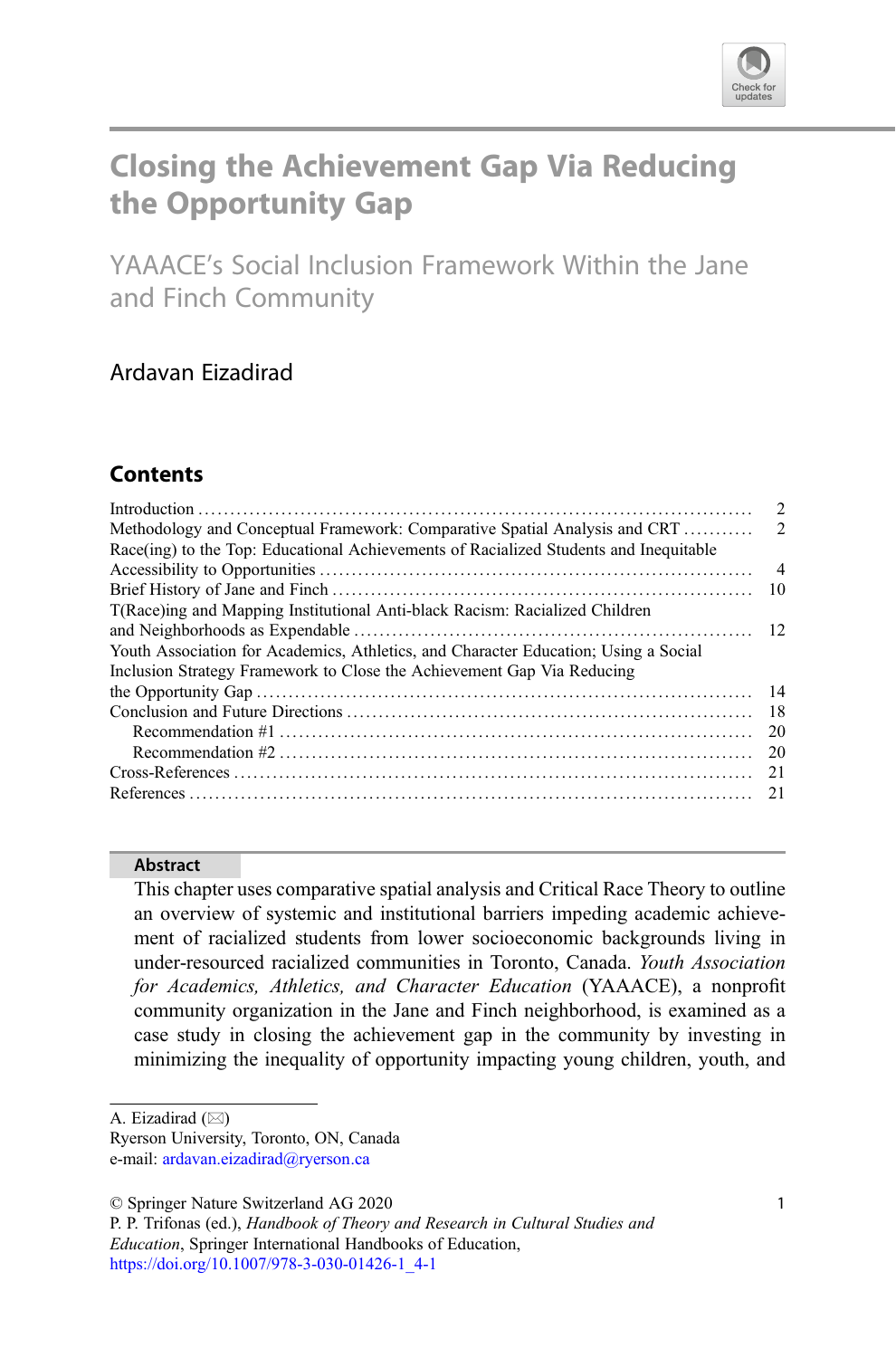families in the area. The collaborative synergic model of YAAACE from a Social Inclusion Strategy framework that takes into consideration participants' identities and developmental needs and the community's spatial dynamics and demographics exemplifies an effective approach to mitigating systemic and structural barriers impeding academic achievement of racialized students for upward social mobility. YAAACE's unique model for teaching and learning and offering holistic services can be used as a tool and a spark for further discussion in how we can use alternative approaches to close the achievement gap and expand the limited hegemonic definition of success that is normalized and perpetuated in schools focusing exclusively on academics which marginalizes and oppresses racialized identities and their needs.

#### Keywords

Critical Race Theory · Inequality of opportunity · Achievement gap · Social inclusion · Racialized

## Introduction

This chapter outlines alternative non-hegemonic methods and approaches to closing the achievement gap for racialized students living in under-resourced racialized communities such as the Jane and Finch community in Toronto, Canada, by shifting the discussion toward minimizing the opportunity gap. The works of Youth Association for Academics, Athletics, and Character Education (YAAACE), a nonprofit organization in the Jane and Finch neighborhood, are examined as a case study to demonstrate the effectiveness of closing the achievement gap by creating more accessibility to opportunities for the members of the community. The collaborative synergic model of YAAACE as an organization from a Social Inclusion Strategy framework, which takes into consideration participants' identities and developmental needs and the community's spatial dynamics and demographics, exemplifies an effective approach to mitigate systemic and structural barriers impeding academic achievement of racialized students in the community (YAAACE [2018](#page-22-0)). YAAACE's model for teaching and learning and offering holistic services can be used as a tool to close the achievement gap and expand the limited hegemonic definition of success (People for Education [2018\)](#page-22-0) that is normalized and perpetuated in schools today which often marginalizes and oppresses racialized identities, cultures, and practices.

# Methodology and Conceptual Framework: Comparative Spatial Analysis and CRT

This chapter uses comparative spatial analysis and Critical Race Theory (CRT) to identify currently existing systemic institutional barriers for residents of the Jane and Finch community particularly as it applies to inequality of opportunity for racialized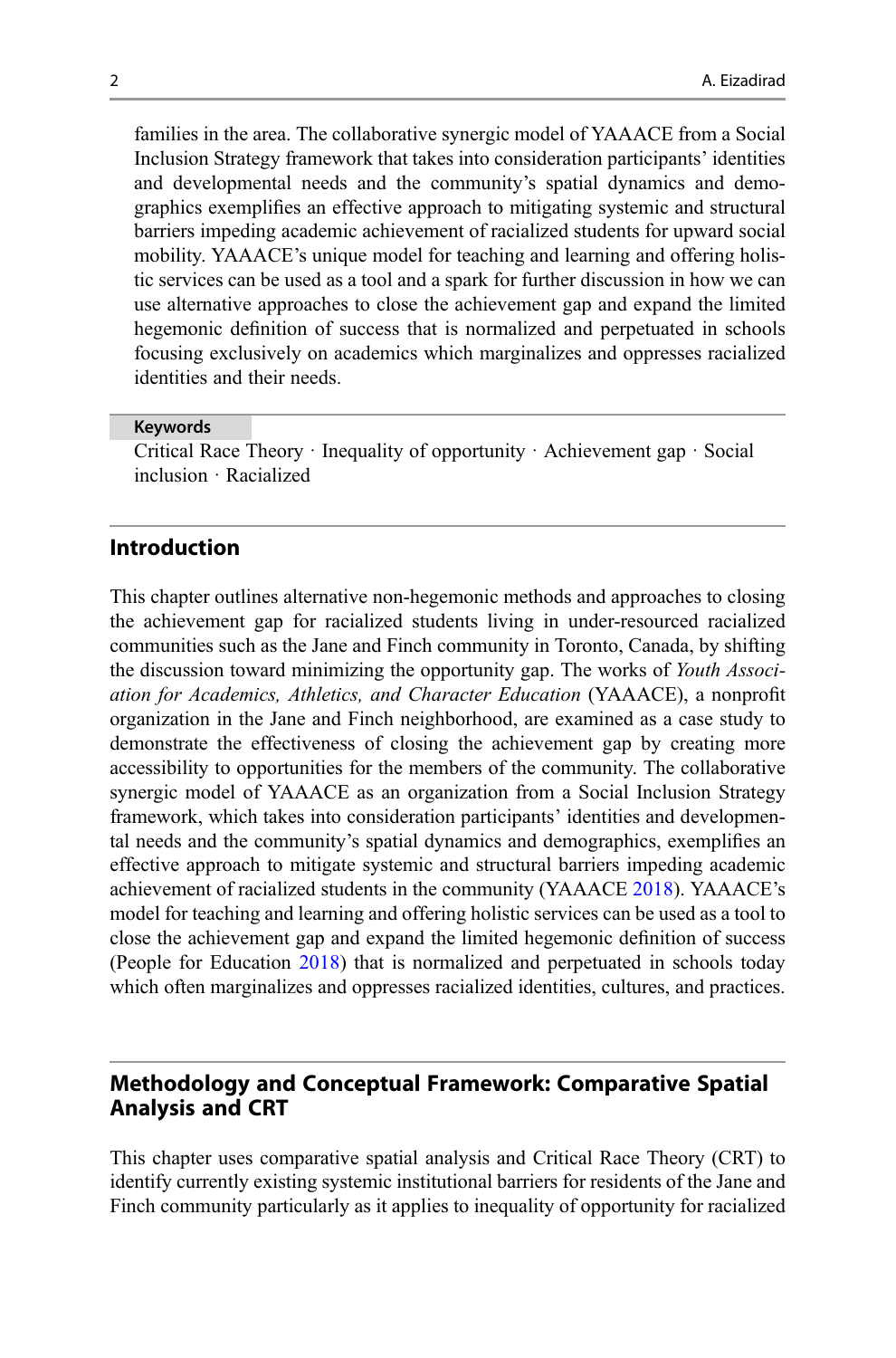young children, youth, and families and those from lower socioeconomic backgrounds. From a spatial analysis, the demographics and sociocultural living conditions of the Jane and Finch neighborhood are examined and compared to other neighborhoods to gain an in-depth understanding of how the social conditions within the community impact accessibility to opportunities and social services for the residents. The spatial analysis is supplemented and guided by CRT as a theoretical framework. I use Knoester and Au's ([2017\)](#page-21-0) definition of CRT which is outlined as:

[A] conceptual framework useful in understanding how racism operates, including within institutions such as schools, by paying careful attention to the differential resources and opportunities available to students of different races, as opposed to the more common form of racial theorizing, focusing on individual acts of hatred or racism. (p. 4)

Hence, CRT from an ecological place-based framework provides the means to piece together lived experiences of racialized identities living in Jane and Finch to identify systemic barriers that impede the progress of the residents for upward social mobility by limiting their accessibility to opportunities for progress and betterment of their living conditions and circumstances. From a CRT perspective, one has to inquire about how racism operates as collective processes embedded within the DNA and social fabric of our institutions, represented within the dominant discourse as neutral policies and practices that proclaim equality of opportunity for all (Eizadirad and Portelli [2018](#page-21-0); Giroux [2003;](#page-21-0) Kearns [2008\)](#page-21-0).

Knoester and Au [\(2017](#page-21-0)) deconstruct how to identify subtle racism within educational institutions by explaining,

[A] key tenet of Critical Race Theory is that such inequality is regularly obscured under the guise of race-less or race-neutral laws and policies and is instead framed around individual equality as expressed through concepts such as meritocracy – that success is purely the result of individual hard work and not the function of social, historical, or institutional processes. Thus, within a Critical Race framework, it becomes important to consider issues surrounding segregation, desegregation, and re-segregation of schools as part of a larger conversation about white material advantage and the material disadvantage of communities of color, often under the guise of non-race specific and sometimes rhetorically anti-racist policies. (p. 4)

The notion of "meritocracy" and its individualistic judgmental lens contributes to advancing a deficit model within education where students' characteristics and family dynamics are exclusively blamed for their failures and shortcomings (Masood [2008\)](#page-21-0). This simplistic interpretation takes away from a more holistic systemic analysis where root causes of problems can be situated within the conditions created and perpetuated by inequitable institutional policies and practices. Hence, from an ecological equity perspective, one has to constantly inquire about how power is enacted from the macro institutional level and dispersed at the micro level across different spatial geographies impacting distribution of opportunities, resources, and access to social services.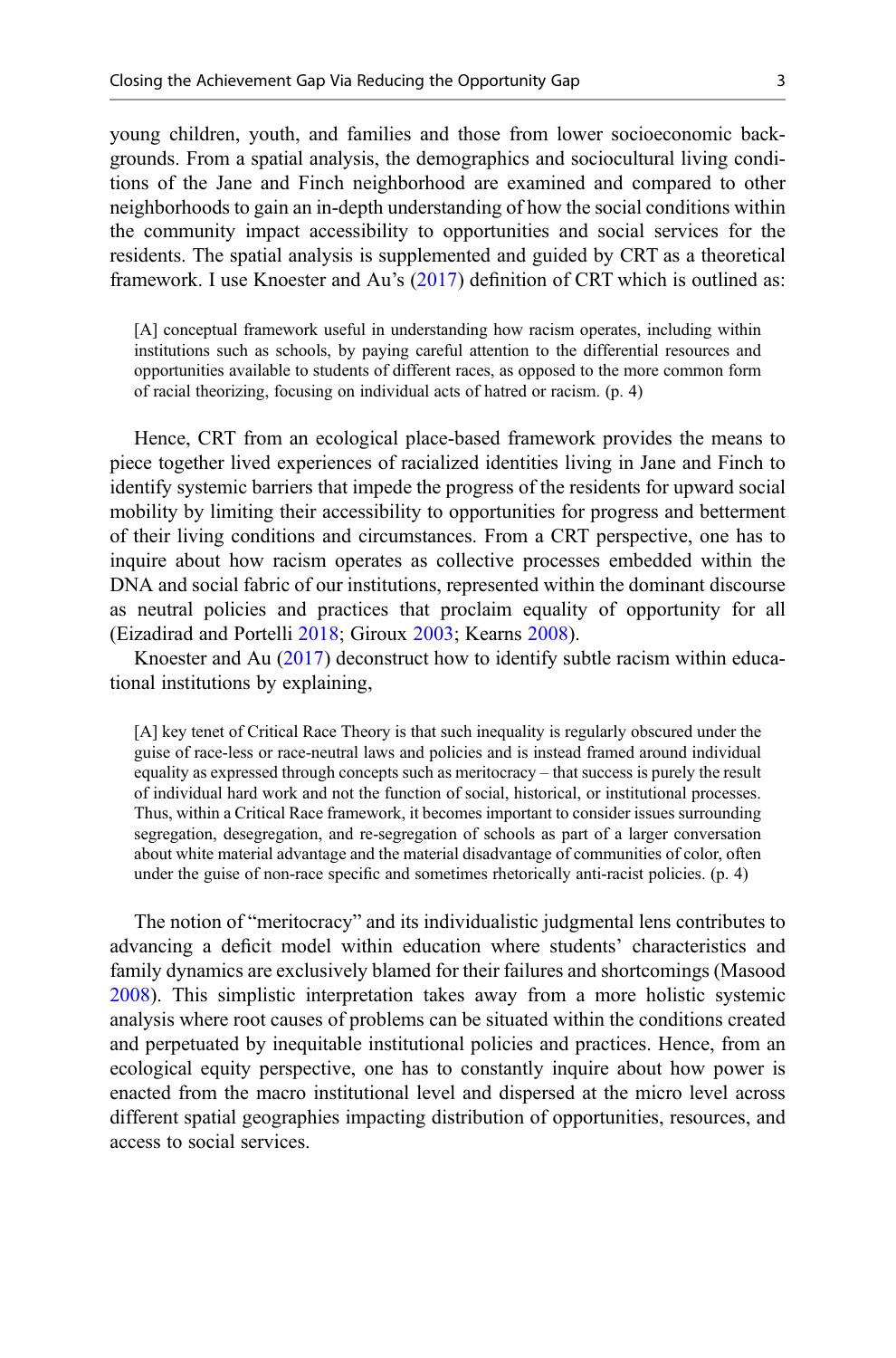# Race(ing) to the Top: Educational Achievements of Racialized Students and Inequitable Accessibility to Opportunities

Canada is a country with a population of approximately 37,067,011 as of April 2018 (Gatehouse [2018,](#page-21-0) Para. 2) and consists of 10 provinces and 3 territories. Ontario is Canada's largest province, and it "represents approximately one-third of the nation's population" (Pinto [2016](#page-22-0), p. 96). In Canada, there is no federal department of education. Instead, each province and territory has its own exclusive legal jurisdiction over educational policies and practices (Volante [2007](#page-22-0)). Educational policies for governance are established at the provincial level and communicated to local school boards. Local school boards and individual schools have the authority and flexibility to implement Ministry of Education-approved policies and practices using various approaches to achieve the intended outcome-based results. This multifaceted approach to governance of education in Canada provides provinces, territories, and school districts with the power to be flexible in using different approaches and strategies to address local needs of students within their unique spatial geographies relative to the needs of the larger surrounding community.

"Closing the achievement gap" as an outcome has become a popular buzz word used among educational policymakers and politicians to discuss inequities impacting various social groups in society, yet what is often silenced or not talked about are the disparities in the opportunity gap which as a process leads to the achievement gap as an outcome. Examining the state of Ontario schools in the early 1990s, Curtis et al. [\(1992](#page-20-0)) point out that, "Working-class kids always have, on average, lower reading sores, higher grade failures, higher drop-out rates and much poorer employment opportunities" (p. 7). This trend continues to exist today largely due to inequality of opportunity. From an intersectional perspective, being racialized and working class further exasperates the likelihood of underachieving. Race is a significant factor that impacts one's access to opportunities (Block and Galabuzi [2011\)](#page-20-0), particularly when systemic discrimination is embedded within the fabric of institutional policies and practices. Within the Toronto District School Board (TDSB), "schools with high dropout rates are those with the highest number of racialized students" (Colour of Poverty [2019](#page-20-0), p. 4). According to Brown [\(2009](#page-20-0)), in the TDSB which is the largest and one of the most diverse school boards in Canada with 583 schools and serving more than 246,000 students, "students of African ascendance experience a 38% dropout rate and students from Central and South America had a 37% dropout rate" (p. 4).

Student achievements across various social groups are often judged and compared via standardized test results. Although theoretically standardized tests are intended to help identify inequities in the education system and areas for improvement at the individual level as well as broader areas in school and school board district levels (Volante [2007](#page-22-0)), in practice it has not led to closing the achievement gap along the lines of race and socioeconomic status over the years since its inception in Ontario (Dei [2008](#page-21-0); Hori [2013](#page-21-0); James [2012](#page-21-0)). Similarly, examining the historical impact of standardized testing in the United States over time, Au [\(2010](#page-20-0)) explains,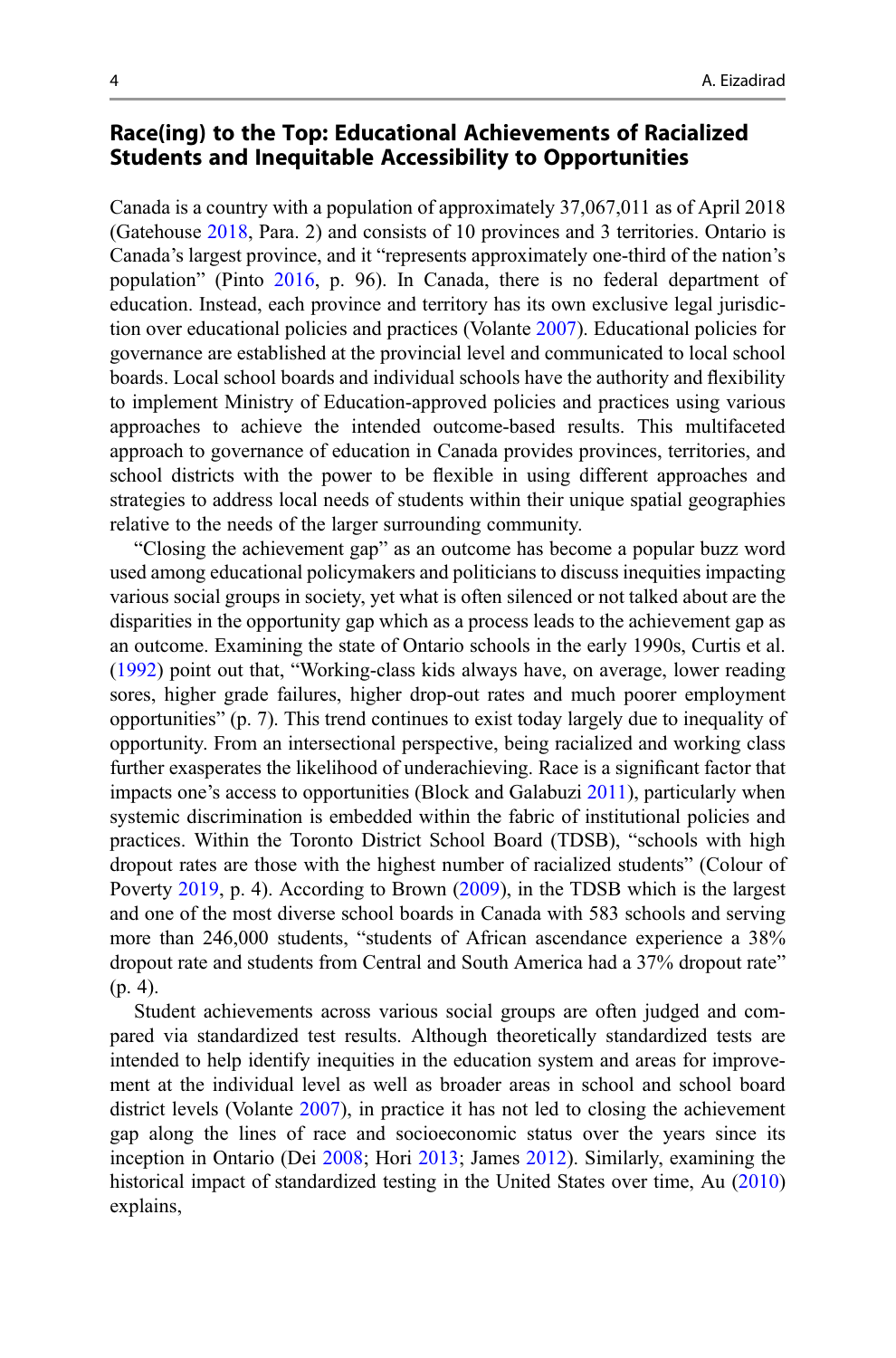The historical roots of high-stakes, standardised testing in racism, nativism, and eugenics raises a critical question: why is it that, now over 100 years after the first standardised tests were administered in the United States, we have virtually the same test-based achievement gaps along the lines of race and economic class? (p. 12)

Although the context is different to a certain degree between how standardized tests are used in Canada in comparison with the United States (EQAO [2015](#page-21-0)), the outcome of racialized students and those from lower socioeconomic backgrounds doing more poorly relative to their white counterparts within the education system remains a persistent pattern in both countries.

Nezavdal ([2003\)](#page-22-0) critiques standardized testing as ineffective arguing that standardized assessments are "a social construct" (p. 69). He goes on to explain, "these norms are not incidentally held but deliberately upheld to stream students to propel some forward while systematically impeding others" (p. 67). The use of standardized test policies as a normalized accountability tool in schools at all levels has "not improved reading and math achievement across states and have not significantly narrowed national and state level achievement gaps between white students and non-whites students or gaps between rich and poor students" (Au [2010](#page-20-0), p. 11).

Similarly, Hori ([2013\)](#page-21-0) argues standardized tests have not assisted in closing the achievement gap in Toronto and it has instead contributed to intensifying and widening the achievement gap by systemically closing accessibility to certain opportunities for racialized students and those from lower socioeconomic backgrounds. In his report controversially titled  $vi-o$ -lence  $=$  The Toronto District School Board, Hori [\(2013](#page-21-0)) argues "the Toronto District School Board commits structural violence against its most marginalized students" (p. 1). Hori [\(2013](#page-21-0)) defines structural violence as "unequal distribution of power" which leads to uneven distribution of resources and consequentially in the long term to "unequal life chances" (p. 6) in terms of upward social mobility.

Using the Fraser Institute ranking of schools, which is a score out of 10 based on individual school's performances on annual standardized tests, Hori maps on a graph TDSB's 73 secondary high schools' ranking averages calculated over a 5-year period from 2007 to 2011. It is significant to note that the Fraser Institute annual school rankings have gained so much currency within the public sphere that they largely impact the property values within various communities, driving the prices up or down relative to the school rankings (Fraser Institute [2018\)](#page-21-0). The overall rating of schools is calculated by taking into account the following factors: average level achieved by students on the Grade 9 academic and applied mathematics tests administered by Educational Quality and Accountability Office (EQAO), the percentage of eligible Ontario Secondary School Literacy Test (OSSLT) writers who successfully complete the test on their first attempt or on a subsequent attempt administered by EQAO, and the percentage of tests below provincial standards which refers to overall percentage of students who wrote EQAO administered tests, whether the math test in Grade 9 or the Grade 10 OSSLT test, who were below the Level 3 provincial standard of performance. Hori [\(2013\)](#page-21-0) concludes,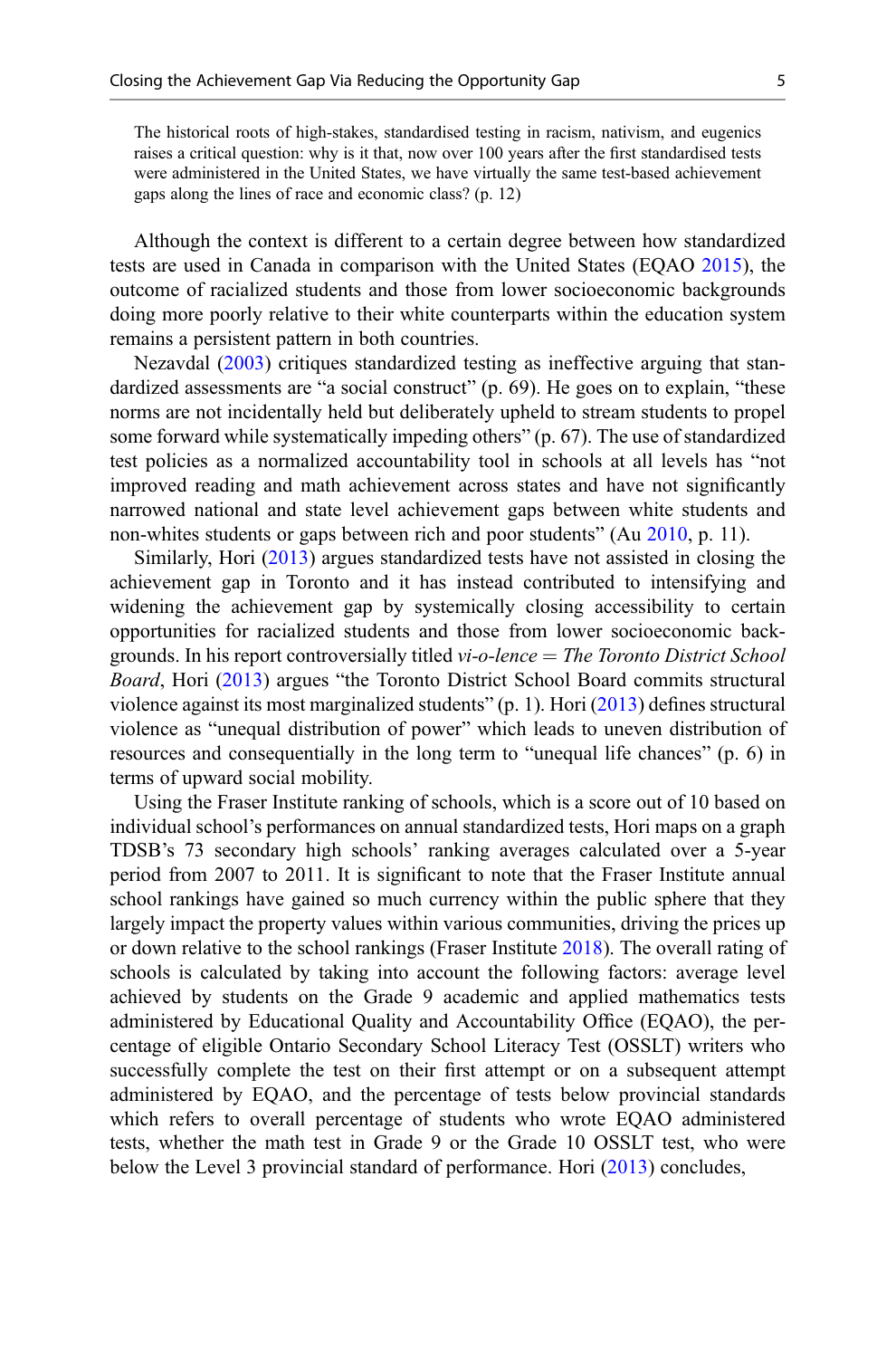Toronto has a very visible socio-economic divide between its residents. As a matter of fact, most of the schools which had ratings above 6 were located in affluent neighborhoods. On the other hand, the worst schools were located in the low-income areas. Toronto is generally presented as one city; however, the truth of the matter is that there are 3 different cities within Toronto. David Hulchanski's 3 cities report captures the divisions and segregations which define the city of Toronto. (p. 18)

Hori ([2013\)](#page-21-0) is referring to a study conducted by David Hulchanski [\(2007](#page-21-0)) titled The Three Cities within Toronto which provides the means to contextualize development of different neighborhoods across the city spatially relative to important factors such as level of income, race, and socioeconomic status. The study provides a comprehensive examination of income polarization among Toronto's neighborhoods from 1970 to 2005 taking into consideration neighborhood demographics. Findings indicate the emergence of three distinct cities within Toronto based on income change. "City #1" makes up 20% of the city and is generally found in the downtown core of the city in close proximity to the city's subway lines. The neighborhoods under "City #1" are identified as predominantly high-income areas where the average individual income has increased by 20% or more relative to the Toronto Census Metropolitan Area average in 1970. "City #2" makes up 40% of the city and is characterized by middle-income neighborhoods. Individual incomes in "City #2" have fairly remained the same having undergone an increase or decrease of less than 20%. "City #3" makes up 40% of the city, and the individual incomes in these areas have undergone a decrease of 20% or more. Other than income, there are other major differences between "City #1" and "City #3" particularly in terms of number of immigrants and visible minorities living in the areas. Eight-two percent of "City #1" is white compared to 34% of residents in "City #3." As well, percentage of foreignborn people in "City #1" declined from 35% to 28% between 1971 and 2006, whereas in "City #3," the number of immigrants increased dramatically from 31% in 1971 to  $61\%$  in 2006 (p. 11). Hulchanski's  $(2007)$  $(2007)$  data demonstrates drastic differences in long-term neighborhood trends in Toronto and more importantly deconstructs the fallacy that neighborhoods simply evolve "naturally." Long-term trends from the study, supported with data, demonstrate investments and resources are distributed inequitably throughout neighborhoods in City of Toronto. Neighborhoods composed of majority of white residents are privileged at the expense of neglecting neighborhoods composed of majority of working-class racialized immigrants.

Hori [\(2013](#page-21-0)) uses Hulchanski's [\(2007](#page-21-0)) report as a foundational framework to explore whether the same argument about inequitable spatial developments across neighborhoods can be applied to quality of education received by students attending different schools in various neighborhoods in the City of Toronto. Hori [\(2013](#page-21-0)) conducts a comparative spatial analysis where he maps the overall rating of secondary schools as ranked by the Fraser Institute and looks for spatial patterns relative to whether the schools are labelled as low or high achieving. In order to provide some context, it is important to note that in 2005, the City of Toronto identified 13 "Priority Neighborhoods" to receive extra attention for the purpose of neighborhood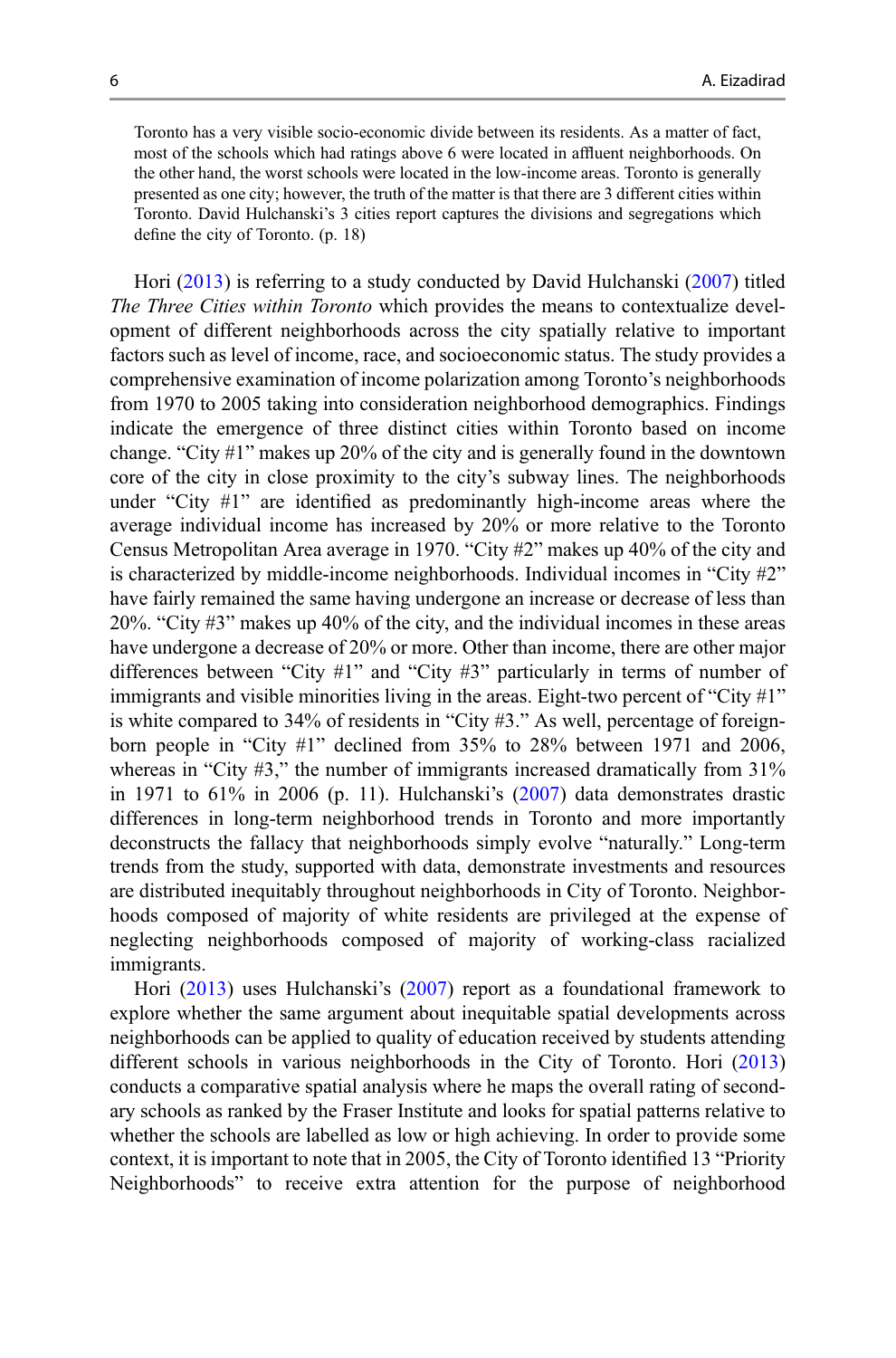improvements in various capacities. In March 2014, the city expanded the program to 31 neighborhoods and renamed them from "Priority Neighborhoods" to "Neighborhood Improvement Areas" (City of Toronto [2018\)](#page-20-0). Given that Hori's study was conducted in 2013, he makes reference to "Priority Neighborhoods" as part of his findings.

After mapping the overall ranking of schools across various neighborhoods and searching for spatial patterns, Hori ([2013\)](#page-21-0) concludes "the most vulnerable individuals in Toronto (the socioeconomically and ethnically marginalized youth who live in the 13 priority neighborhoods) attend the worst high schools in Toronto" (p. 1). It is important to contextualize what Hori ([2013\)](#page-21-0) means by using the phrase "worst"; he is referring to schools based on how they perform on standardized tests, a statistic that has high currency value in the public's eye as often schools are judged based on their overall EQAO test scores. He supports this claim by pointing out that underperforming schools with the lowest rankings are predominantly located in "Priority Neighborhoods" which spatially are located in Hulchanski's City #3 where the demographics of the neighborhood is predominantly made up of immigrants and racialized and visible minorities whose individual incomes have undergone a decrease of 20% or more. On the other hand, schools that had an overall school ranking of 6 or higher by the Fraser Institute were located in affluent highincome neighborhoods which spatially are located in Hulchanski's City #1 where demographics of the neighborhoods is 82% white and whose average individual incomes increased by 20% or more relative to the Toronto Census Metropolitan Area average in 1970. Hori ([2013\)](#page-21-0) concludes "TDSB provides a low quality of education to its most disadvantaged students, while providing a higher quality of education to its most privileged students" (p. 28) further reproducing social class disparities. Hori [\(2013](#page-21-0)) identifies this disparity in quality of education received by students from different socioeconomic classes as a form of systemic structural violence as "education serves as a tool to oppress the most vulnerable individuals, and it serves as a tool to maintain, reproduce, and engender socioeconomic disparities" (p. 29). This process is labelled as "structurally violent" at a systemic level because "it denies students upward social mobility and therefore socioeconomically marginalized and racially excluded students get streamed towards less desired labour jobs" (p. 37). Hori ([2013\)](#page-21-0) and Hulchanski's ([2007\)](#page-21-0) findings collectively provide a holistic picture of the disparities and inequities that exist across neighborhoods in the City of Toronto and how racialized identities and communities are marginalized with respect to access to quality education, opportunities, and social services, while neighborhoods occupied by predominantly white bodies and those from higher socioeconomic status are privileged.

Williams et al. [\(2013](#page-22-0)) similarly conducted a spatial analysis collecting and compiling data from multiple sources including the Department of Justice Canada, Toronto Census Tract, TDSB Learning Opportunities Index, and the Fraser Institute. The authors aggregated all data collected by postal code and found major disparities between neighborhoods located in City #1 and City #3 (Hulchanski [2007\)](#page-21-0). For example, a comparison of the Jane and Finch neighborhood, with postal code starting with M3N located spatially in City #3 and being one of the identified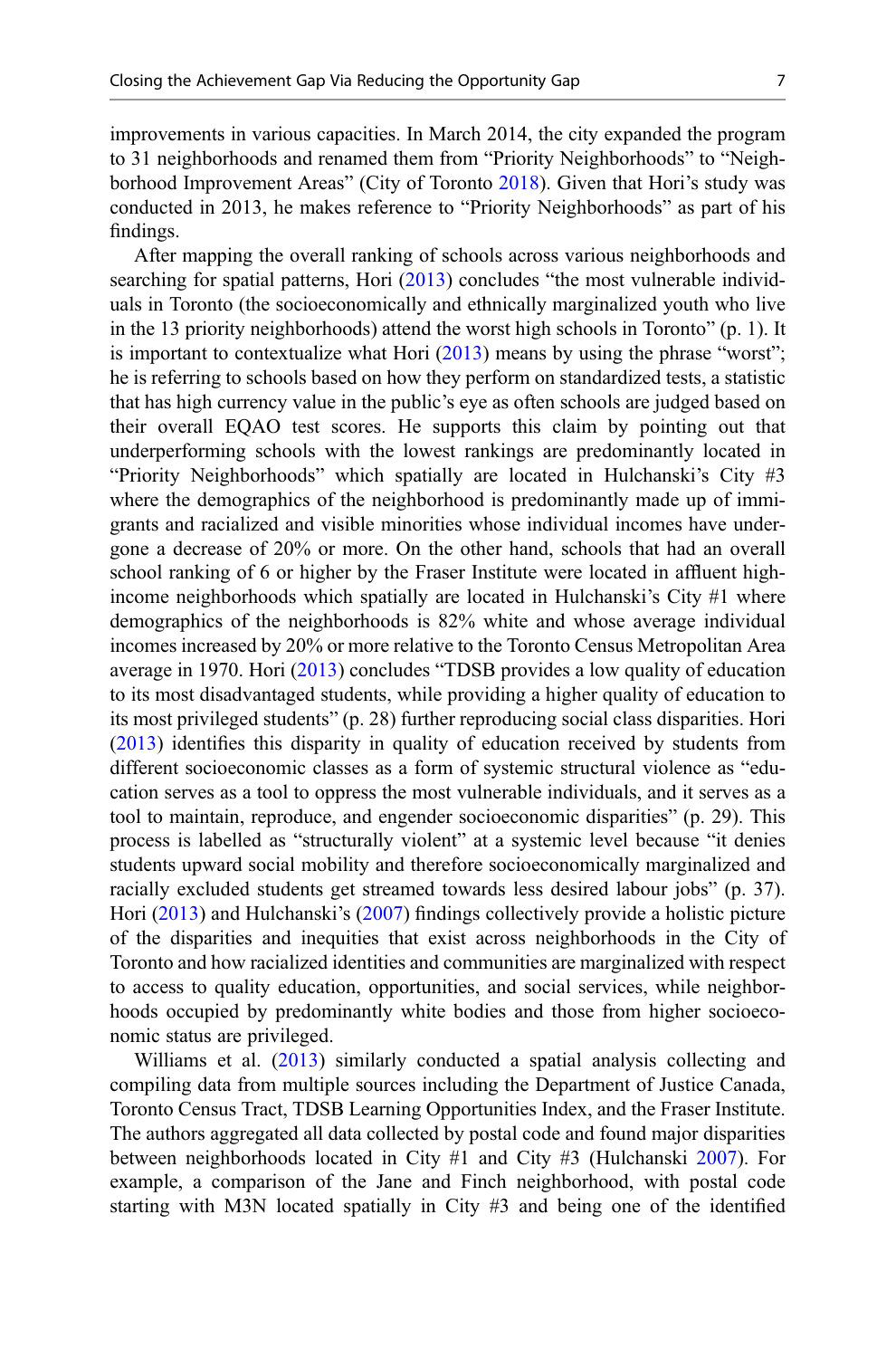| Priority Neighbourhood: Jane-Finch                          |                                                                                          |  |
|-------------------------------------------------------------|------------------------------------------------------------------------------------------|--|
| Incarceration Costs (2008)                                  | \$36,856,603 (Postal Code M3N)                                                           |  |
| Police Expenditures (2011)                                  | \$30,576,947 (31 Division)                                                               |  |
| Data for Census Tract 0312.04 (2005)                        | Percentage of families with one parent: 39% (+22%)                                       |  |
|                                                             | Total population 15 years and over with no certificate,<br>diploma or degree: 47% (+27%) |  |
|                                                             | Unemployment: 12.1% (+5.4%)                                                              |  |
|                                                             | Median income (All private households): \$37,056 (-<br>\$27,072)                         |  |
| TDSB Learning Opportunities Index School Rankings<br>(2011) | Westview Centennial Secondary School (1/109)<br>Brookview Middle School (15/479)         |  |
|                                                             | Shoreham Public School (3/479)<br>Driftwood Public School (9/479)                        |  |
| Fraser Report Rankings<br>(Secondary Schools 2011-12)       | Westview Centennial Secondary School (696/725)                                           |  |

Fig. 1 Jane and Finch neighborhood (Williams et al. [2013](#page-22-0))

"Priority Neighborhoods," to the Rosedale neighborhood with postal code starting with M4T located spatially in City #1 and being an affluent neighborhood showed major disparities in neighborhood incarceration costs, police expenditures, percentage of families with one parent, total population 15 years and over with no certificate, diploma or degree, unemployment rate, median income, TDSB Learning Opportunities Index school rankings, and Fraser Institute school rankings (see Figs. 1 and [2](#page-8-0) for specific numerical and statistical differences).

Overall, findings by Hulchanski ([2007\)](#page-21-0), Hori [\(2013](#page-21-0)), and Williams et al. [\(2013](#page-22-0)) using comparative spatial analysis indicate a trend over time that all neighborhoods are not treated equally at a systemic level; white identities and spaces are privileged at the expense of marginalization and oppression to racialized identities and communities (Eizadirad [2017](#page-21-0)).

Polanyi et al. ([2017\)](#page-22-0) provide more recent statistics about how the aforementioned disparities across race, class, and socioeconomic status continue to persist relative to child poverty rates across different neighborhoods in Toronto. They point out,

Between 2010 and 2015, low-income rates among children have decreased significantly in many downtown and southern Etobicoke neighborhoods, while low-income rates have remained the same or increased in a number of Scarborough and other inner-suburb neighborhoods. (p. 19)

Polanyi et al.'s ([2017](#page-22-0)) outline how racialized neighborhoods continue to be marginalized and oppressed through institutional systemic discrimination which consequentially impacts children's learning and achievement levels in schools starting from a young age. Similar statistics emphasizing disparities between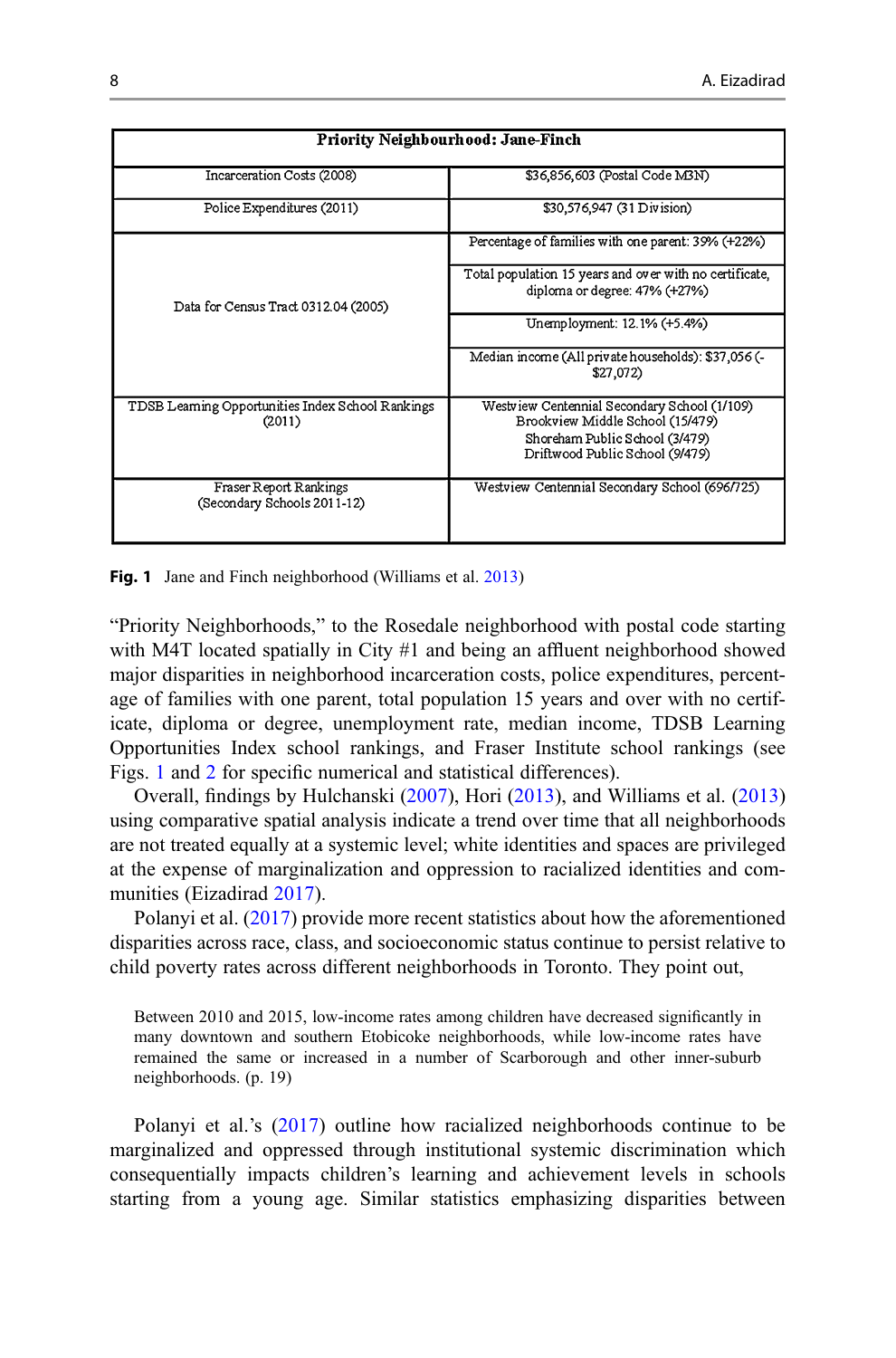<span id="page-8-0"></span>

| Affluent Neighbourhood: Rosedale                             |                                                                                                                               |  |
|--------------------------------------------------------------|-------------------------------------------------------------------------------------------------------------------------------|--|
| Incarceration Costs (2008)                                   | \$0 (Postal Code M4T)                                                                                                         |  |
| Police Expenditures (2011)                                   | \$20,965,401 (53 Division)                                                                                                    |  |
| Data for Census Tract 0344.02 (2005)                         | Percentage of families with one parent: 11% (-6%)                                                                             |  |
|                                                              | Total population 15 years and over with no<br>certificate, diploma or degree: 7% (-13%)                                       |  |
|                                                              | Unemployment: 5.5% (-1.2%)                                                                                                    |  |
|                                                              | Median income (All private households): \$179.935<br>$(+115,807)$                                                             |  |
| TDSB Learning Opportunities Index School<br>Rankings (2011)  | Northern Secondary School (104/109)<br>North Toronto Collegiate Institute (105/109)<br>Whitney Junior Public School (479/479) |  |
| <b>Fraser Report Rankings</b><br>(Secondary Schools 2011-12) | North Toronto Collegiate Institute (14/725)                                                                                   |  |

Fig. 2 Rosedale neighborhood (Williams et al. [2013](#page-22-0))

racialized and non-racialized neighborhoods were outlined more than a decade ago by the Colour of Justice Network in 2007 stating, "racialized communities experience ongoing, disproportionate levels of poverty" supported by the fact that "between 1980 and 2000, while the poverty rate for the non-racialized European heritage population in Toronto decreased by 28 percent, the poverty among racialized families rose by 361 percent" (Colour of Justice Network, [2007,](#page-20-0) p. 1). This is troubling given that "more than half of Toronto's population identify as racialized  $(51.5\%)$ " (Polanyi et al. [2017](#page-22-0), p. 1), and as Block and Galabuzi ([2011\)](#page-20-0) in their report titled Canada's Colour Coded Labour Market: The Gap for Racialized Workers point out, "Racialized Canadians earn only 81.4 cents for every dollar paid to non-racialized Canadians" (p. 11). These disparities at the systemic level along the lines of race, class, and socioeconomic have real-life implications and consequences particularly for those living in under-resourced racialized communities. As the Racial Justice Report Card for Ontario ([2014\)](#page-22-0) states, "Statistics show that racialized children, and in particular First Nations and African Canadian children, are significantly over-represented in CAS [Children's Aid Society] care and federal and provincial correctional institutions" (p. 3). As well, "Racialized and immigrant workers tend to be overrepresented in precarious, temporary types of employment and thus are more likely to lack dental insurance coverage" (p. 8).

Disadvantages constructed systemically by institutional policies and practices which create the social conditions and processes that perpetuate inequality of opportunity have real-life implications and consequences on the lives of racialized students and their families both in school and outside of school within their community (Eizadirad [2016\)](#page-21-0). The "structural violence" (Hori [2013,](#page-21-0) p. 4) enacted within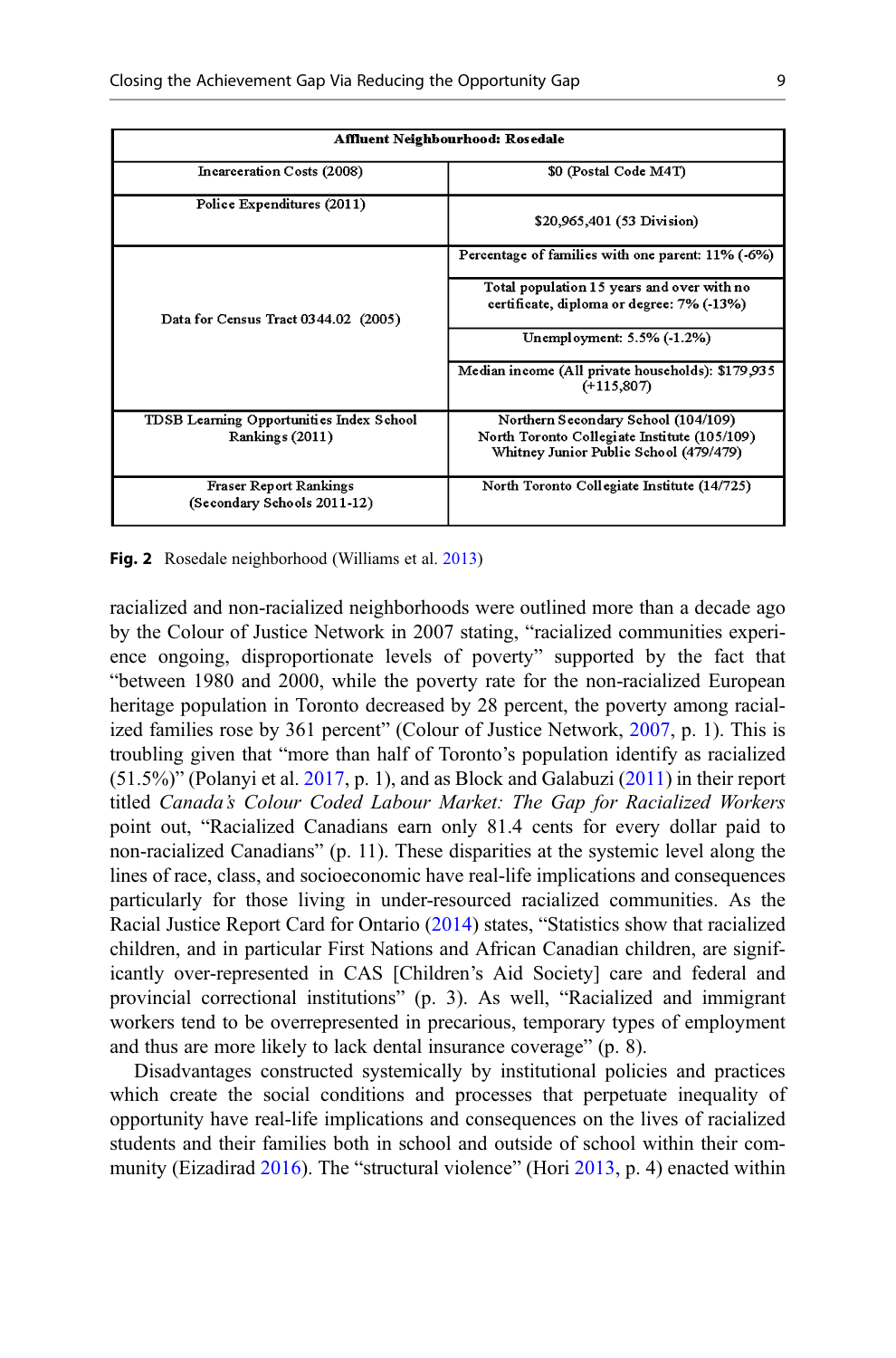schools through the use of standardized tests and its domino effect of streaming students into nonacademic fields has contributed to:

The over-representation of socioeconomically marginalized and racially excluded youths in the prison, the over-representation of socioeconomically marginalized and racially excluded youth in non-academic, special education, skill-oriented and essential curriculums in Secondary schools, and the under-representation of socioeconomically marginalized and racially excluded students in gifted and academic curriculums in Secondary schools. (Hori [2013,](#page-21-0) p. 42)

#### Brief History of Jane and Finch

Within this section, I will provide a brief historical perspective of the Jane and Finch neighborhood and its developments. Jane and Finch is a neighborhood located in the former city of North York in northwestern Toronto, Ontario, Canada. It is centered around the intersection of two arterial roads: Jane Street and Finch Avenue. The area is roughly bounded by Highway 400 to the west, Driftwood Avenue to the east, Grandravine Drive to the south, and Shoreham Drive to the north (Leon [2010;](#page-21-0) Narain [2012\)](#page-21-0). Starting in 2005, the City of Toronto identified 13 "Priority Neighborhoods" to receive extra attention for the purpose of neighborhood improvement in various capacities. In March 2014, the City of Toronto expanded the program to include 31 identified neighborhoods and renamed the program from "Priority Neighborhoods" to "Neighborhood Improvement Areas" (City of Toronto [2016\)](#page-20-0). According to the City of Toronto ([2016\)](#page-20-0) website, the 31 neighborhoods were selected through the Toronto Strong Neighborhoods Strategy 2020 which identified areas falling below the Neighborhood Equity Score and hence requiring special attention. Since inception of these neighborhood improvement initiatives, Jane and Finch has always been one of the neighborhoods identified as requiring special attention whether as a "Priority Neighborhood" or a "Neighborhood Improvement Area" (City of Toronto [2016](#page-20-0)).

According to the City of Toronto "Jane-Finch: Priority Area Profile" [\(2008\)](#page-20-0), the neighborhood has "an approximate population of 80,150 living within an area span of 21 kilometre squared with an average population density of 3,817 persons per kilometre squared." The neighborhood is characterized by unemployment, single parent families, and high percentage of visible minorities, which makes Jane and Finch a constant target of negative media depictions. Within dominant narratives in the media, the social problems of the neighborhood are often blamed on its residents without much attention being given to the systematic and structural conditions, which have influenced the neighborhood's trajectory of development leading up to its current conditions (Eizadirad [2017](#page-21-0)).

Jane and Finch underwent massive development by the Ontario Housing Commission in the 1960s to keep up with rapid rates of newcomers entering Canada (Narain [2012](#page-21-0)). Jane and Finch represented an ideal choice for many new immigrants due to low rent costs and relatively close proximity to the downtown core of the city. At the time, immigrants that were moving into the Jane and Finch area were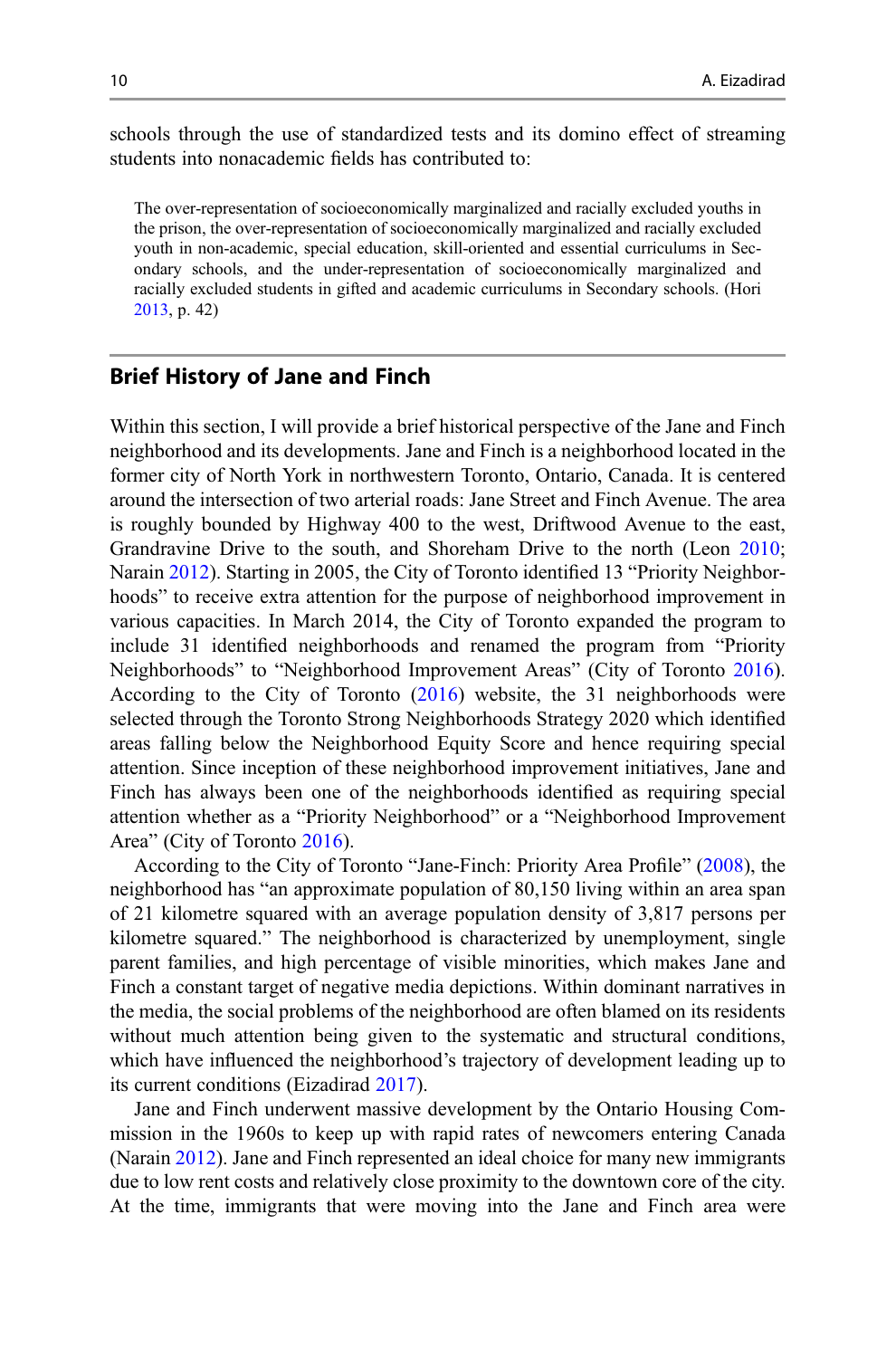predominantly from West Indies, Asia, Africa, South America, and the Indian subcontinent (Richardson [2008,](#page-22-0) p. 3). High-rise apartments and townhouses were built at a rapid rate. This linear style of hollow urban planning, without much thought to the internal infrastructure of the neighborhood, leads to the population of Jane and Finch expanding from 1301 in 1961 to 33,030 in 1971 which included establishment of 21 high-rise apartment buildings in the neighborhood. Jane and Finch continued its exponential growth in the 1970s and 1980s, with the majority of its residents working-class immigrants and visible minorities (Narain [2012\)](#page-21-0).

In 2018, there were two incidents where government representatives in positions of authority made controversial comments about the Jane and Finch neighborhood which contributed to perpetuation of a stereotypical negative image about the community within the public discourse. The first incident involved Michael Tibollo, the Community Safety and Corrections Minister heading Ontario's anti-racism directorate who is also a lawyer and new Member of the Provincial Parliament for Vaughan-Woodbridge. In July 2018, in response to a question in the legislature, he stated,

I want to reassure everyone that the focus of this government is to ensure that safety is paramount in all communities. Personally, I went out to Jane and Finch, put on a bulletproof vest and spent 7 o'clock to 1 o'clock in the morning visiting sites that had previously had bullet-ridden people killed in the middle of the night. (Ferguson and Benzie [2018](#page-21-0). Para. 3)

By inferring that he needed to wear a bulletproof vest simply to take a tour of the Jane and Finch neighborhood, it perpetuates the ideology that Jane and Finch is so dangerous that it is not safe to enter its boundaries without thinking about the potentiality for violence and death.

Similarly a month later in August 2018, Giorgio Mammoliti who was the City Councillor representative for Ward 7 York West which included the Jane and Finch neighborhood referred to some of the residents in the neighborhood as "cockroaches." As part of his reelection campaign when asked about his plan and approach to deal with criminals living in social housing buildings in communities like Jane and Finch, Mammoliti responded by stating, "I see it like spraying down a building full of cockroaches," referring to his preferred option of evicting tenants who are involved in crime (Rieti [2018](#page-22-0), Para. 4). He further stated, "Scatter them. Evict them. Get them out of Jane and Finch completely" (Rieti [2018](#page-22-0), Para 5). Mammoliti expanded on his comments by explaining that he advocates for a plan to completely knock down the area's social housing buildings and replace them with mixed housing similar to what has occurred in the Regent Park community located in the downtown core area of Toronto. The Regent Park neighborhood revitalization project, although not complete yet, has led to the displacement of many residents who lived in the neighborhood and gentrification of the community space where those from higher socioeconomic status and income gain access to the new developed space and its increased property values.

Comments made by Michael Tibollo and Giorgio Mammoliti supplement and exasperate already existing negative media depictions about the Jane and Finch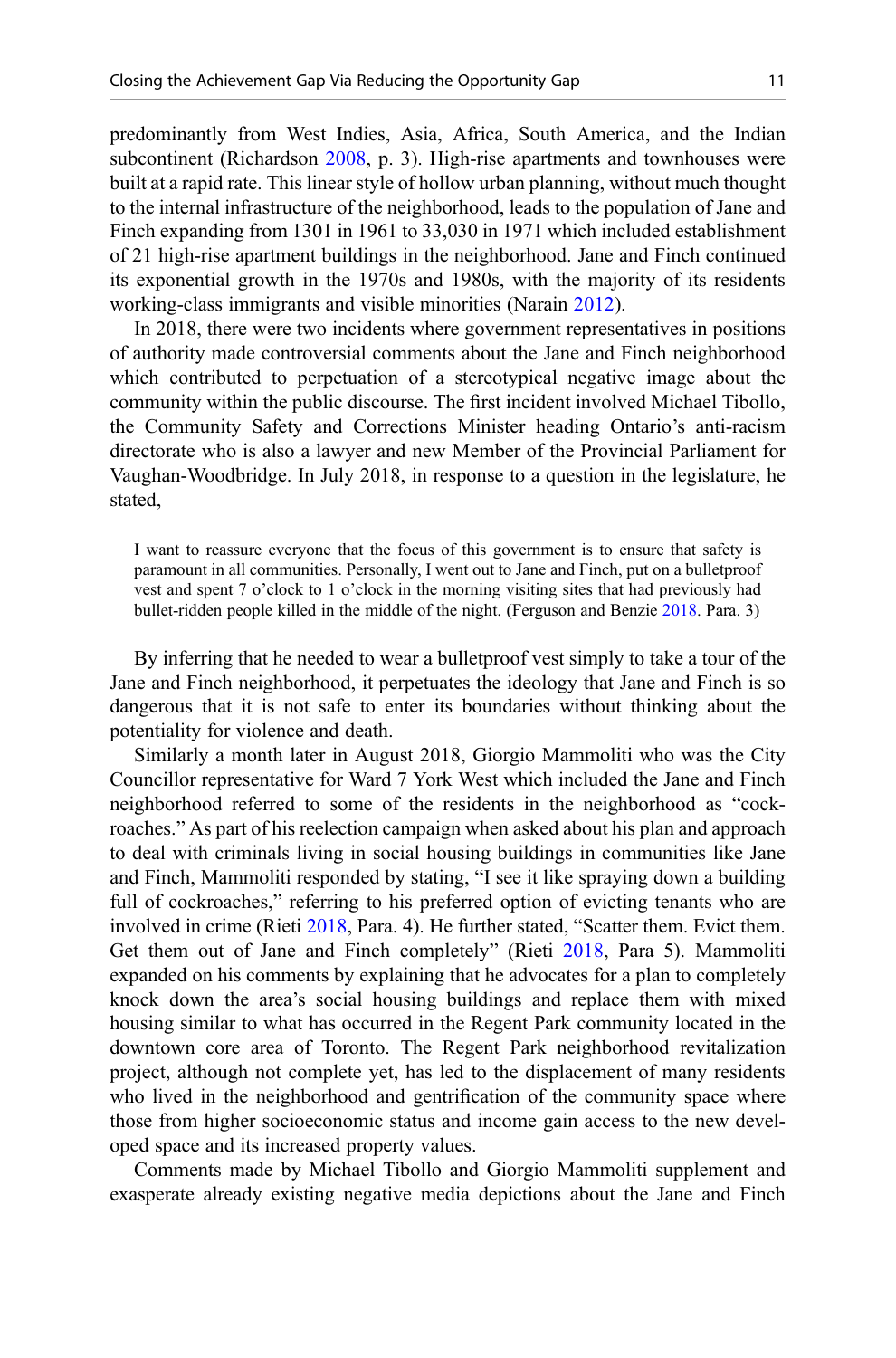neighborhood and its residents. These simplistic negative representations and overgeneralizations about issues that impact the Jane and Finch neighborhood infer that residents of the neighborhood are to be blamed for the social problems of the area without any discussion about institutional failure and inequitable practices that create the social conditions that gravitate youth and young adults toward a lifestyle affiliated with guns, gangs, and crime (Eizadirad [2017\)](#page-21-0).

# T(Race)ing and Mapping Institutional Anti-black Racism: Racialized Children and Neighborhoods as Expendable

Racial tensions were high in Toronto, Ontario, and it reached its tipping point in May 1992 following two incidents: the shooting and killing of a 22-year-old black man named Raymond Lawrence by a white police officer who was wearing plain clothes in the streets of Toronto and the acquittal of four white police officers caught on video brutally beating black driver Rodney King in the streets of Los Angeles (Paradkar [2017\)](#page-22-0). On May 4, 1992, people took to the streets to protest and resist the systemic discrimination racialized bodies were experiencing living in Ontario and to show solidarity with the people in Los Angeles who were experiencing similar issues in a different context where the systemic discrimination was more explicit and magnified. The protests in Toronto occurred along Yonge Street and escalated and became violent involving "looting, fires, smashing of windows, and pelting of police" leading to "30 people arrested and 37 police officers injured" (Paradkar [2017,](#page-22-0) para. 4).

Immediately after the incident, the Premier at the time, Bob Rae, assigned Stephen Lewis as his Advisor on Race Relations and delegated him to consult local communities and produce a report shortly with recommendations to work toward solutions. The following month on June 9, 1992, Stephen Lewis produced his report titled Report of the Advisor on Race Relations to the Premier of Ontario, Bob Rae. Lewis [\(1992](#page-21-0)) outlines that in the span of 1 month, he held "seventy meetings with individuals and groups in Metro Toronto, Ottawa, Windsor and beyond, supplemented by innumerable phone conversations" (p. 1). As one of his key observations, Lewis [\(1992](#page-21-0)) states,

First, what we are dealing with, at root, and fundamentally, is anti-Black racism. While it is obviously true that every visible minority community experiences the indignities and wounds of systemic discrimination throughout Southern Ontario, it is the Black community which is the focus. It is Blacks who are being shot, it is Black youth that is unemployed in excessive numbers, it is Black students who are being inappropriately streamed in schools, it is Black kids who are disproportionately dropping-out, it is housing communities with large concentrations of Black residents where the sense of vulnerability and disadvantage is most acute, it is Black employees, professional and non-professional, on whom the doors of upward equity slam shut. Just as the soothing balm of "multiculturalism" cannot mask racism, so racism cannot mask its primary target. (p. 2)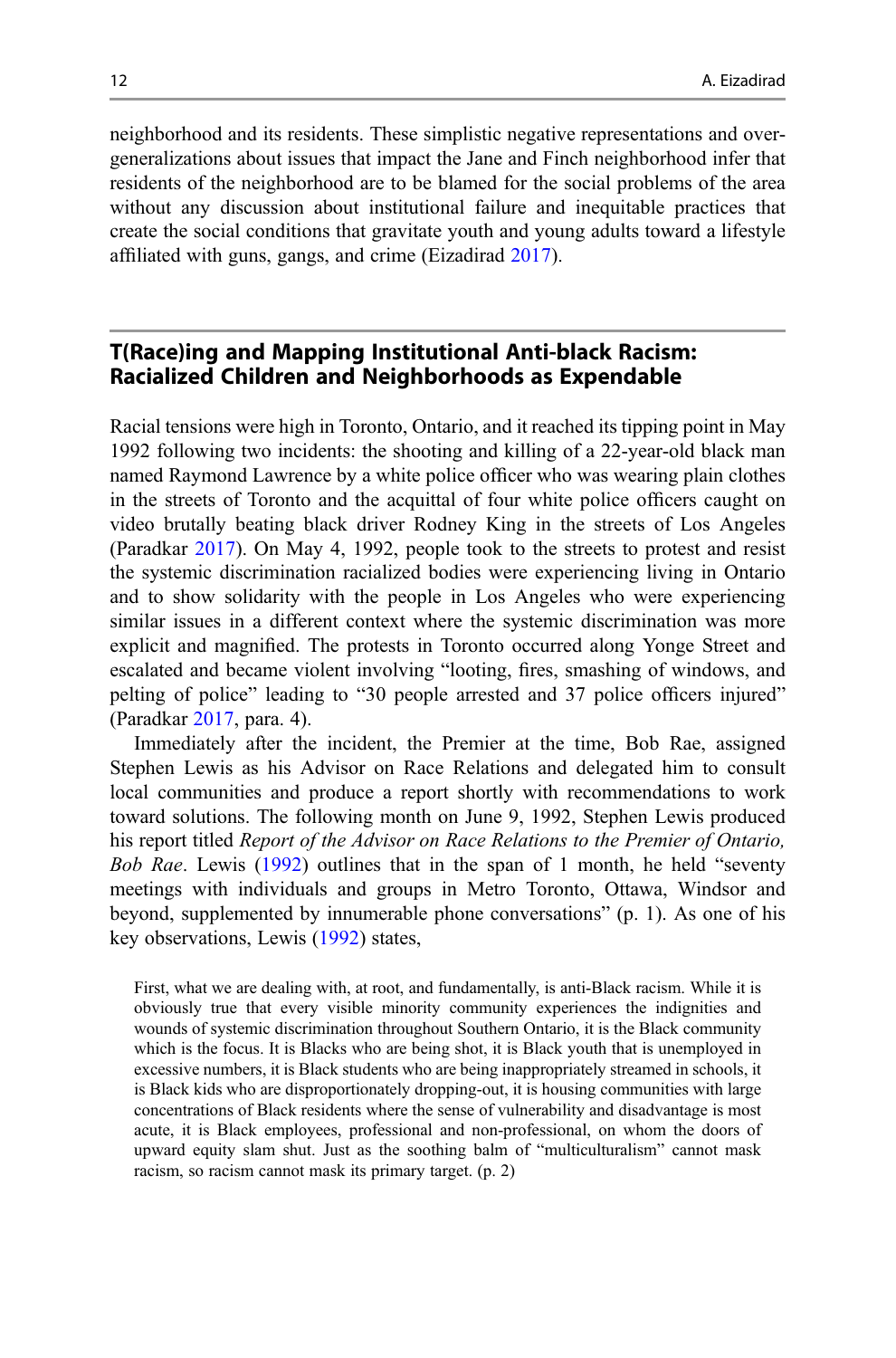Lewis is describing how systemic discrimination, specifically anti-black racism, within institutions trickles down to impact the daily lives of racialized bodies and communities leading to inequality of outcome in various settings including the education system. The various examples mentioned in the report demonstrate that race plays a key role in accessing opportunities.

Fast forward to 2008 and similar findings were expressed by Roy McMurtry and Alvin Curling ([2008\)](#page-21-0) in their report titled Review of the Roots of Youth Violence. Youth and gun violence were a hot topic in Toronto following the death of 15-yearold grade nine student Jordan Manners on May 23, 2007 at C.W. Jefferys Collegiate Institute, a public high school located within the boundaries of the Jane and Finch neighborhood (Eizadirad [2016;](#page-21-0) James [2012](#page-21-0)). Manners died in the school hallway as a result of a gunshot wound to the chest. This incident was the first of its kind in the City of Toronto where a student had died within a school.

In the aftermath of Jordan Manner's death, the Premier at the time, Dalton McGuinty, approached Honorable Roy McMurtry and Dr. Alvin Curling to "spend a year seeking to find out where it (youth violence) is coming from- its roots- and what might be done to address them to make Ontario safer in the long term" (p. 1). This led to the 2008 publication of The Review of the Roots of Youth Violence. The report identifies numerous immediate risk factors that "create that state of desperation and put a youth in the immediate path of violence" (p. 5). The report goes on to further outline "the roots" of youth violence, referring to "the major conditions in which the immediate risk factors grow and flourish" (p. 6). These include poverty, racism, poor community planning and design, issues in the education system, family issues, health issues, lack of youth voice, lack of economic opportunity for youth, and issues in the justice system. As Eizadirad ([2016\)](#page-21-0) states, "Review of the Roots of Youth Violence report dares to speak the truth by naming race and racism and putting a face to it in terms of institutional practices" (p. 178). The report predominantly names racism and poverty as major systemic barriers contributing to youth gravitating toward violence; "Alienation, lack of hope or empathy, and other immediate risk factors are powerfully, but far from exclusively, driven by the intersection of racism and poverty." (p. 19).

Importantly, Dei [\(2000](#page-20-0)) deconstructs what racism is and how it works by emphasizing, "Racism is more than an ideology and structure. It is a process" (p. 36). The Review of the Roots of Youth Violence reiterates this definition of racism and guides the discussion toward examining the consequences arising from consistent exposure to racism:

But while race is not something that can create the immediate risk factors for violence involving youth, racism is. Racism strikes at the core of self-identity, eats away the heart and casts a shadow on the soul. It is cruel and hurtful and alienating. It makes real all doubts about getting a fair chance in this society. It is a serious obstacle imposed for a reason the victim has no control over and can do nothing about. (p. 9)

The report also emphasizes that the most harmful impacts are experienced within neighborhoods plagued with poverty, making the connection that "when poverty is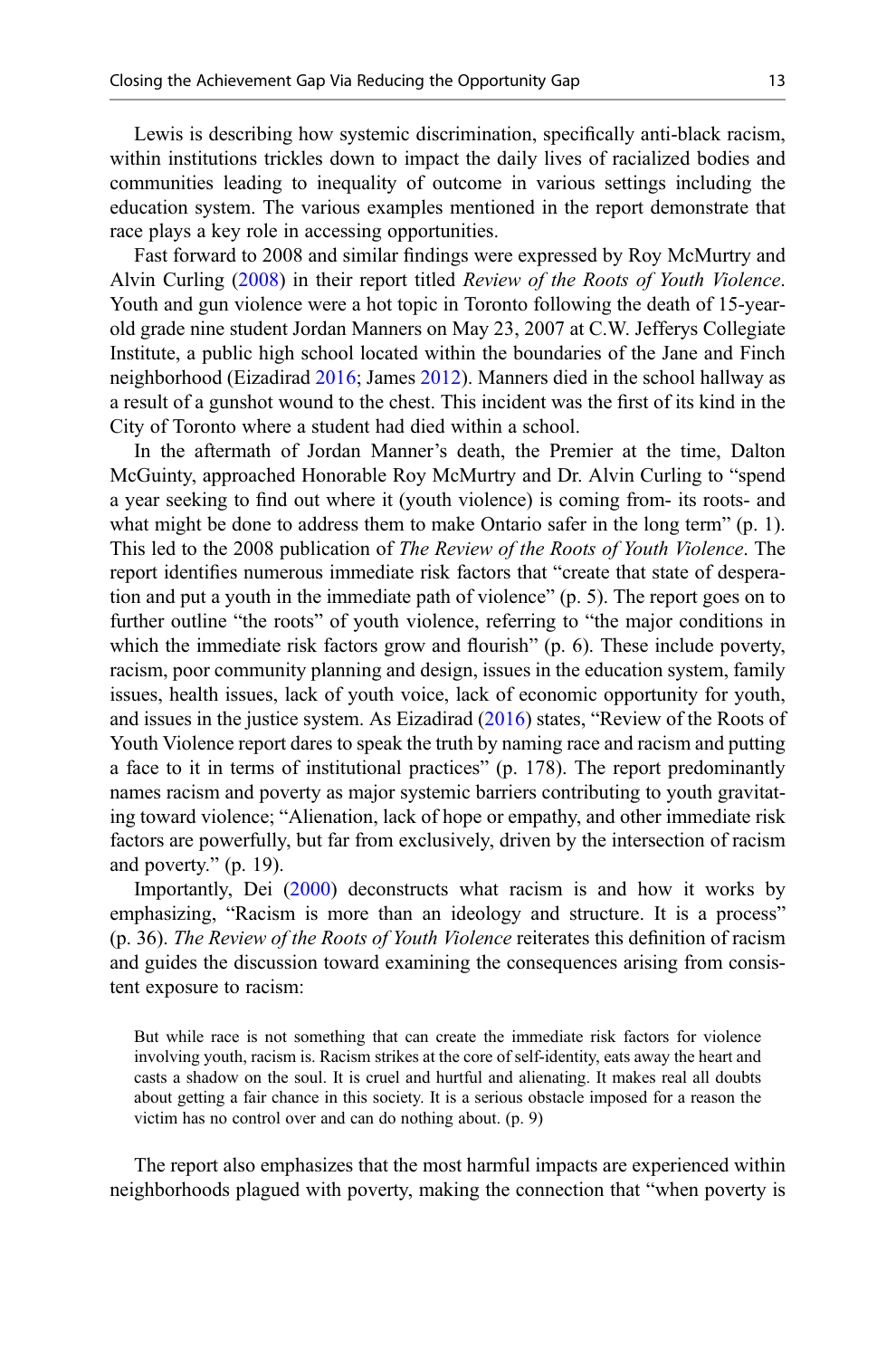racialized, and then ghettoized and associated with violence, the potential for the stigmatization of specific groups is high" (p. 4). As 2018 wraps up, 10 years later after the publication of *The Review of the Roots of Violence* report, the state of violence in the City of Toronto has intensified to record numbers. As of December 27, 2018, Toronto has set a new all-time homicide rate record with 96 victims; 46 of the victims killed were under the age of 30, 10 were minors, 75 men and boys, and 21 women and girls. The majority of the victims are racialized visible minorities (Canadian Press [2018,](#page-20-0) Para. 5).

From this vantage point, we can begin to understand how unequal power relations and practices are perpetuated through racialization of specific social groups and neighborhoods leading to inequality of opportunity. Connecting this to the achievement gap argument, these statistics contextualize how unequitable living circumstances and distribution of resources and social services across spatial geographies make it unrealistic to expect all children to achieve at the same level, as they do not all have access to the same privileges given their unique identities and the neighborhood they live in. As Ng [\(2003](#page-22-0)) puts it,

The frequently used and well-meaning phrase, 'I treat everyone the same,' often used by teachers and administrators to indicate their lack of bias in a diverse educational setting, in fact masks unequal power relations. Similarly, educational policies that assume that people are the same or equal may serve to entrench existing inequality precisely because people enter into the educational process with different and unequal experiences. These attempts, well meaning though they may be, tend to render inequality invisible, and thus work against equity in education. (p. 214)

# Youth Association for Academics, Athletics, and Character Education; Using a Social Inclusion Strategy Framework to Close the Achievement Gap Via Reducing the Opportunity Gap

In 2007, being fed up with the violence plaguing the community and the constant negative media exposure affiliating Jane and Finch with guns, gangs, and crime, Devon Jones an elementary school teacher within the Jane and Finch neighborhood decided to create a nonprofit organization to mitigate the inequality of opportunity that was consuming many of his students toward a life of crime leading them to being incarcerated or dying. Jordan Manners and Kwasi Peters were his students who were killed at a young age due to gun violence among many others where he attended their funerals and was heartbroken by them dying at such a young age (Williams et al. [2013\)](#page-22-0).

Being an elementary school teacher in the Jane and Finch community, Jones recognized that children are largely influenced by their surrounding environments from a young age in terms of their identity development and decision-making. When he was planning the design of a logo for his organization which would be called Youth Association for Academics, Athletics, and Character Education (YAAACE), the color of the logo was chosen as purple with intentionality (see Image [1\)](#page-14-0) as a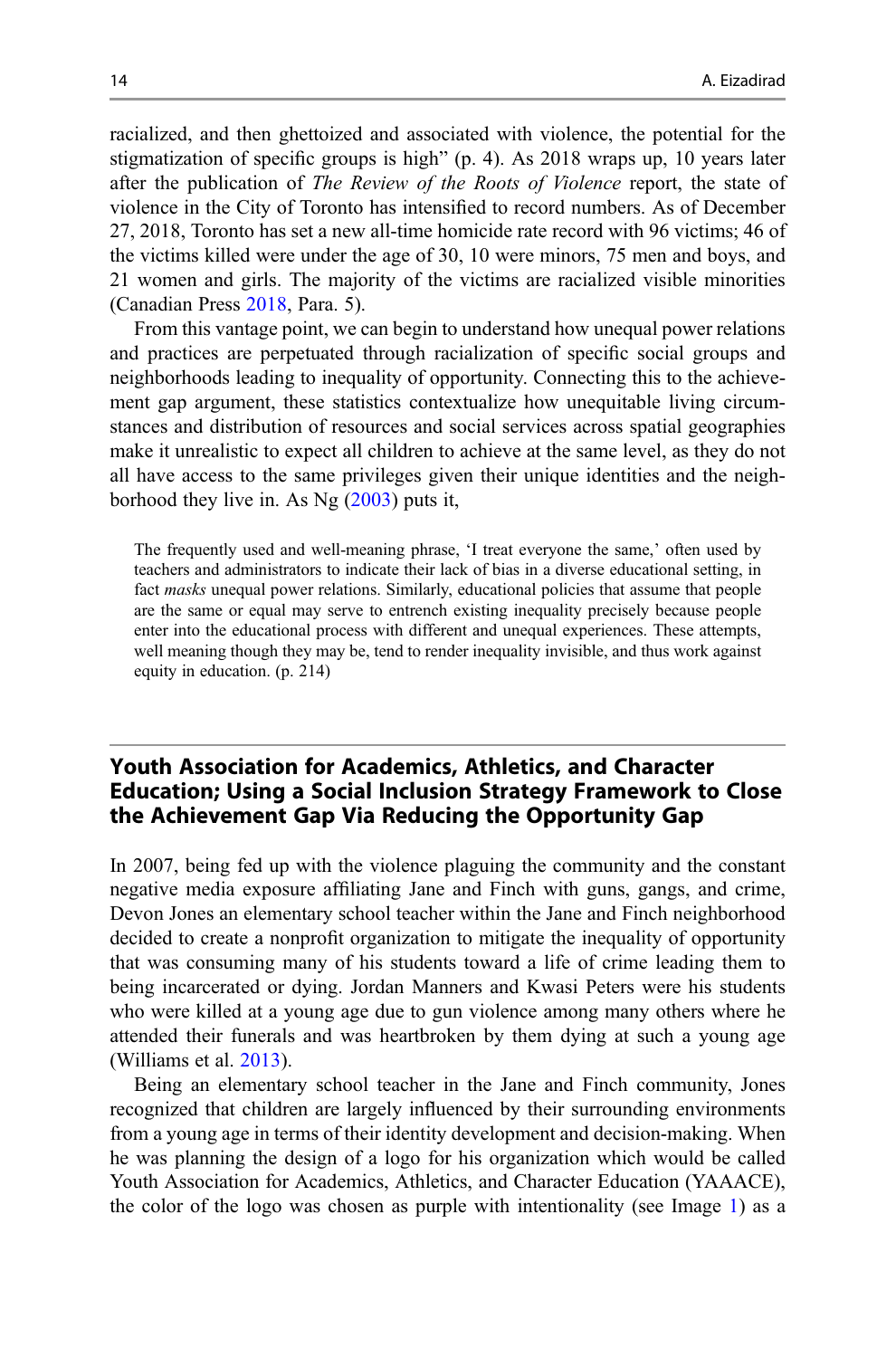

<span id="page-14-0"></span>

means to mitigate the turf war that was making children choose sides from an early age, with the Crips dominating the housing projects in Finch's south side and the Bloods dominating the housing projects on the Finch's north side (Friesen [2018](#page-21-0), Para. 5). Friesen ([2018\)](#page-21-0) further expands, "It's a segregation expressed mainly through clothing, blue for Crips and red for Bloods, and it has existed for a decade. Nor is it limited to serious criminals, but extends all the way to 13-year-old wannabes" (Para. 6). Jones selected the color purple both for its neutrality and its symbolism for togetherness as when the colors red and blue are mix, you get purple. It was intended to bring youth from both sides of the community into a neutral space where they can learn and grow together without worrying about turf confrontations. Selecting and hiring respected leaders from the community as staff, the programs offered through YAAACE intended to break the ideological concept that one had to choose between either the Bloods or the Crips; the children and youth needed hope and faith that there could be a better alternative.

In terms of programming and services offered, Devon Jones merged school and community to one socioculturally relevant and responsive enterprise that offers holistic services focusing on increasing accessibility to opportunities for members of the Jane and Finch community. What makes YAAACE stand out and be unique from other programs available within the neighborhood or across the City of Toronto is its synergic collaboration with external organizations and agencies at the local community level involving practitioners from other sectors that work with children, youth, and young adults to provide socioculturally relevant and holistic services relative to the needs of the community members and program participants. The objective of YAAACE is to help marginalized, racialized, and poor children and youth from under resourced communities through "year round comprehensive programming and activities" (YAAACE [2018,](#page-22-0) para. 1). YAAACE strives to close the achievement gap by focusing on minimizing the opportunity gap through its Social Inclusion Strategy. According to YAAACE ([2018\)](#page-22-0),

YAAACE's social inclusion strategy is a socio-mechanism co-constructed by frontline workers, educators, researchers, academics, law enforcement personnel and stakeholders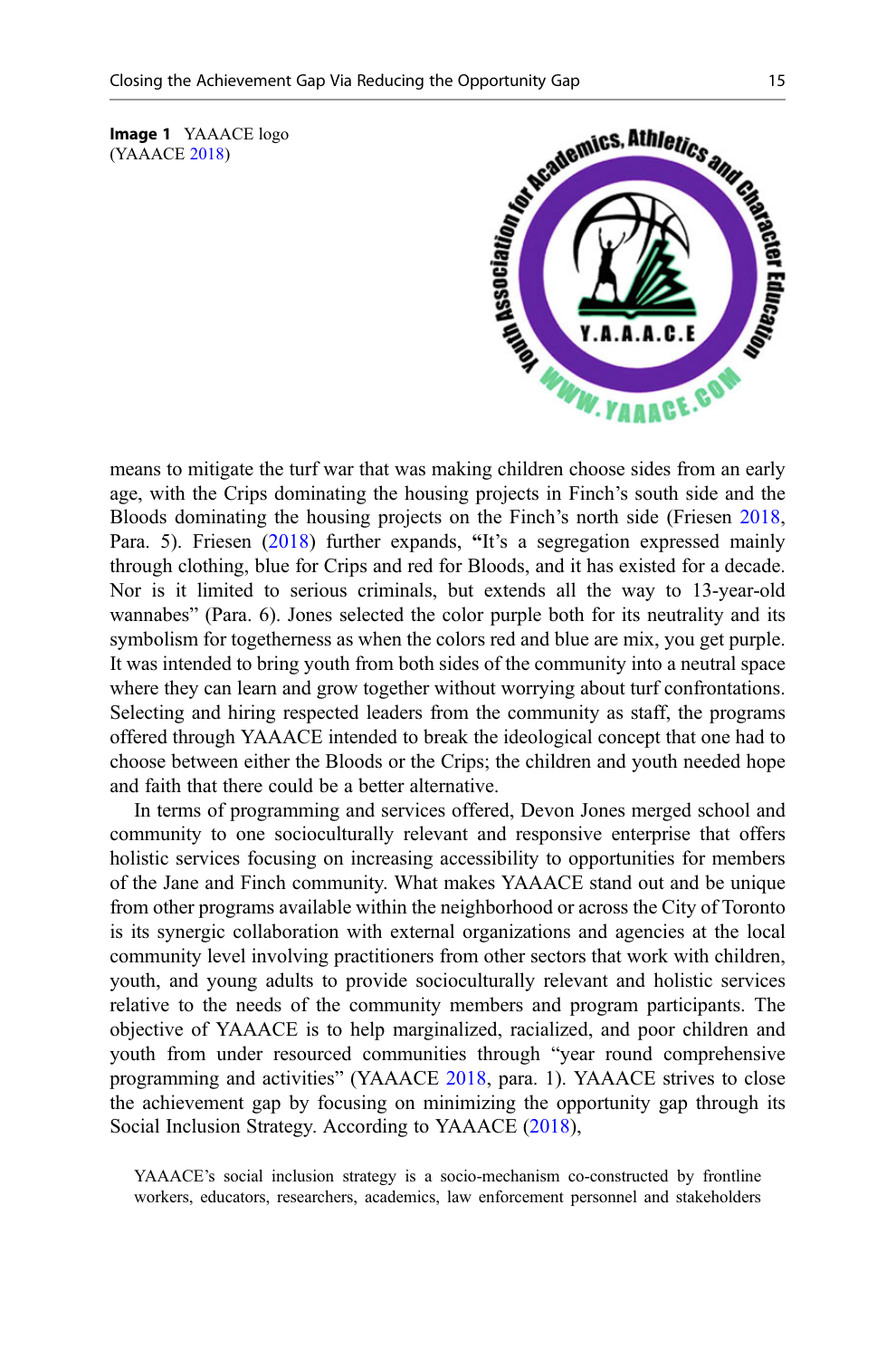with a vested interest in children, youth and community. The objective of the social inclusion strategy is to nurture and incubate the vast potential of children and youth becoming twenty first century learners and global citizens. The program design pivots on the provision of comprehensive year round programming (academics, athletics, recreation, technology and the arts). The operational framework is as follows: outreach and wraparound; arts, athletics and expanded opportunities; academic intervention and support (the Weekend Academy and Summer Institute); research and curriculum development (specifically, the creation of a curriculum that targets reflective education and seeks to mitigate negative environmental factors that compromise academic engagement for students in racialized communities. (Para. 3)

Through "comprehensive year round programming," YAAACE via its "social inclusion strategy" seeks to neutralize the negative social conditions and circumstances plaguing the Jane and Finch neighborhood impacting predominantly the racialized population of the community manifested through inequitable access to resources and social support services.

Whereas YAAACE began as an organization predominantly offering recreation and sport programs for youth, over the years it changed its mandate to offer programs to young children as early as 4 and 5 year olds starting kindergarten, recognizing that the early years are crucial for development. As the Ontario Ministry of Education [\(2014](#page-22-0)) document How Does Learning Happen? Ontario's Pedagogy for the Early Years states, "children's early experience last a lifetime" because "During our first years of life, the brain develops at an astounding rate. Scientists now know this process is not just genetic but is dramatically influenced by our early experiences with people and our surroundings" (p. 4). YAAACE recognized that the negative pull factors in the community such as guns and gangs try to consume the children into the lifestyle at a young age. Hence, the Social Inclusion Strategy intends to surround the children and youth from the community with as much intentional quality programming as possible within any given week in a year as a means to offset exposure to negative pull factors. By creating accessibility to quality programs and services, YAAACE seeks to support community members to be resilient and develop the character traits and life skills required to overcome the systemic challenges plaguing the neighborhood.

One of the most popular programs offered by YAAACE is its Summer Institute program which operates during the July and August summer months. It operates based on a school within a camp model. Whereas children from higher socioeconomic status stay or improve in their reading and writing scores over the summer months due to exposure to quality programs and experiential learning opportunities, children from lower socioeconomic status often decrease in their academic competencies due to lack of accessibility or affordability to quality programs. In single parent households or dual household where both parents are constantly working multiple jobs to support their families, watching television or playing outside become common activities for the children to occupy themselves for the summer months. As Lalani ([2016\)](#page-21-0) reports, "The summer program was created in part to address educational attrition during the summer months which many students experience, while also providing a fun and safe environment. It takes in around 300 students from Kindergarten to Grade 8 each summer for a relatively affordable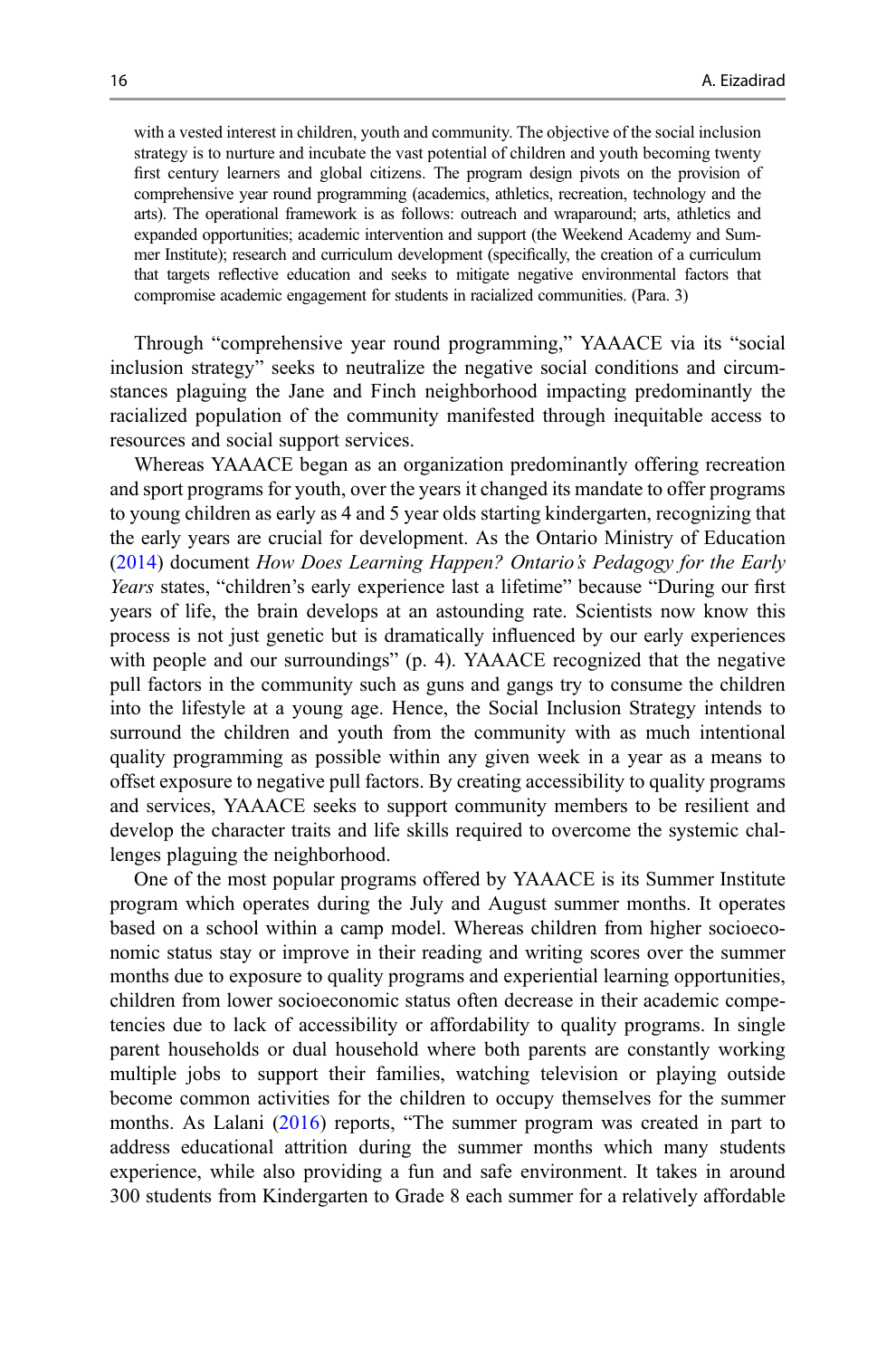price of \$150" (YAAACE [2018](#page-22-0), para. 9). Children's reading, writing, and mathematics levels are assessed at the beginning of the YAAACE Summer Institute and once again at the end in order to track their academic progress over the weeks as well as provide extra support for the children and their parents during the school year from September to June. The assessment data has been collected for participants in the YAAACE Summer Institute over the last 5 years, and the results have indicated that it has made a big difference in some of the children's academic competencies. The data is currently being compiled as part of a larger academic study in the near future.

YAAACE's collaborative partnerships are synergic in nature as each collaboration builds on another and contributes to enhancing the overall programs and services offered by YAAACE in a manner that is socioculturally relevant to the members of the Jane and Finch community. At the heart of all programs offered through YAAACE is the philosophy of making it accessible and affordable. There have been many cases where children have been taken in free of cost or on subsidized payment plan to accommodate the needs of the family. Currently after 11 years as an organization, YAAACE has long-term partnerships with the following organizations and agencies which offer it funding, goods, or services in various capacities: Toronto District School Board, Toronto Police Services, Solaro, Canada Elite sponsored by Under Armour, Canadian Tire Jumpstart, Canadian Youth Basketball League, Leslois Shaw Foundation, Telus, Laidlaw Foundation, Second Harvest Food Rescue, City of Toronto, Province of Ontario, Service Canada, Black Creek Community Health Centre, Department of Justice Canada, and Michael "Pinball" Clemons Foundation.

Some of these aforementioned partnerships and collaborations play an essential role in creating quality comprehensive programs and services offered as part of the YAAACE Summer Institute where the participants are members of the Jane and Finch community and are predominantly racialized, minoritized, and from lower socioeconomic status (Williams et al. [2013](#page-22-0)). The TDSB supports educational programs offered by YAAACE by providing Ontario Certified Teachers to work at the summer camp which is known as the Summer Institute. Students are grouped by age, grade, and maturity level and led by a TDSB teacher and multiple counsellors who are high school students for 7 weeks. The Summer Institute follows a school within a camp model where students receive educational instruction within a classroom for part of the day in a fun, hands-on, inquiry-based, experiential manner and the remaining time to participate in recreational and cooperative learning activities such as swimming, basketball, music, and arts and crafts. One day a week is devoted to outdoor experiential learning through field trips. Funding from Service Canada and TDSB's Focus on Youth program allows high school youth from the neighborhood to be hired as Summer Institute camp counsellors to support the teachers in the classrooms. This gives an opportunity for the older youth to earn an income and to develop their leadership skills by giving back to the community in which they live. The reality is that many end up resorting to selling drugs or committing crime due to lack of sustainable jobs within the community. Second Harvest Food Rescue donates healthy snacks and sandwiches on a daily basis to the Summer Institute program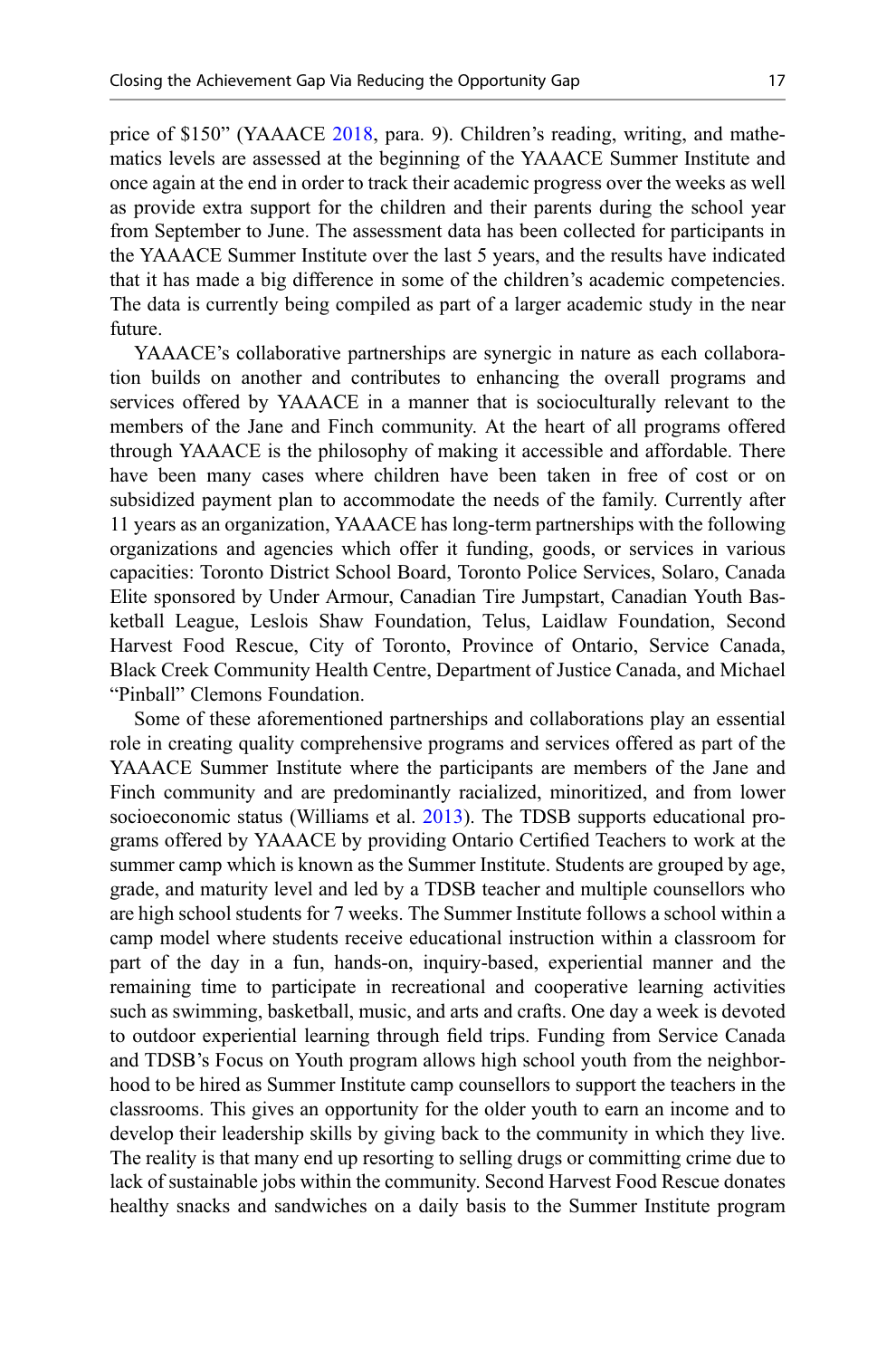which are given to children who cannot afford snacks or lunches every day to facilitate a healthy child development. Funding secured from various other partnerships goes into buying equipment and supplies to offer quality educational and sport programs such as the robotics program offered to the children as part of the Summer Institute where they learn to code and program robots to complete various tasks. More recently, within the last few years, a partnership with University of Waterloo has created the opportunity for the children within the Summer Institute to have their eyes checked and if needed provided with glasses free of charge.

## Conclusion and Future Directions

YAAACE's Summer Institute is a prime example of various partnerships working collectively in a synergistic manner to address the needs of the Jane and Finch community members particularly as it applies to accessibility to opportunities such as quality programs and services. By engaging members of the Jane and Finch community, particularly the racialized, minoritized, and lower SES demographic, in various educational and sport programs offered year round, YAAACE creates sustainable change within the community by providing access to quality programs at an affordable and minimal cost. This type of holistic and interdisciplinary programming is what is needed to minimize the achievement gap via focusing on aligning the opportunity gap between those from higher and lower socioeconomic backgrounds. What YAAACE offers is an alternative pro-active approach to minimizing the achievement gap impacting racialized students by providing the means for them to get access to academics, athletics, and character education opportunities. This aligns with their Social Inclusion Framework.

We, as educators, caring adults, and community activists, need to shift our focus to realigning the opportunity gap in a more equitable manner as a long-term sustainable approach and strategy to closing the achievement gap between racialized and non-racialized students and those from higher and lower SES. This approach goes beyond a microscopic focus on outcome-based standardized test results to considering synergistic collaborative efforts between schools and outside organizations in the community offering holistic interdisciplinary services to address the needs of the community members and mitigate the systemic barriers and inequities impacting the community. We must continue to engage in dialogue about whether standardized testing or an equality paradigm within schools is contributing to closing the achievement gap or further perpetuating and intensifying the disparity between the haves and the have-nots. As Nezavdal [\(2003](#page-22-0)) states, "Educating students is about maximizing learning by meeting needs, by propelling passions, and by nurturing human curiosity, not closing doors forever because of one test" (p. 72).

TDSB's Enhancing Equity Task Force Report and Recommendations released in December 2017 is a good starting point to acknowledge some of the current systemic barriers that exist within the educational system and work toward identifying specific areas needing change to create more equitable policies and practices. The report (2017) states,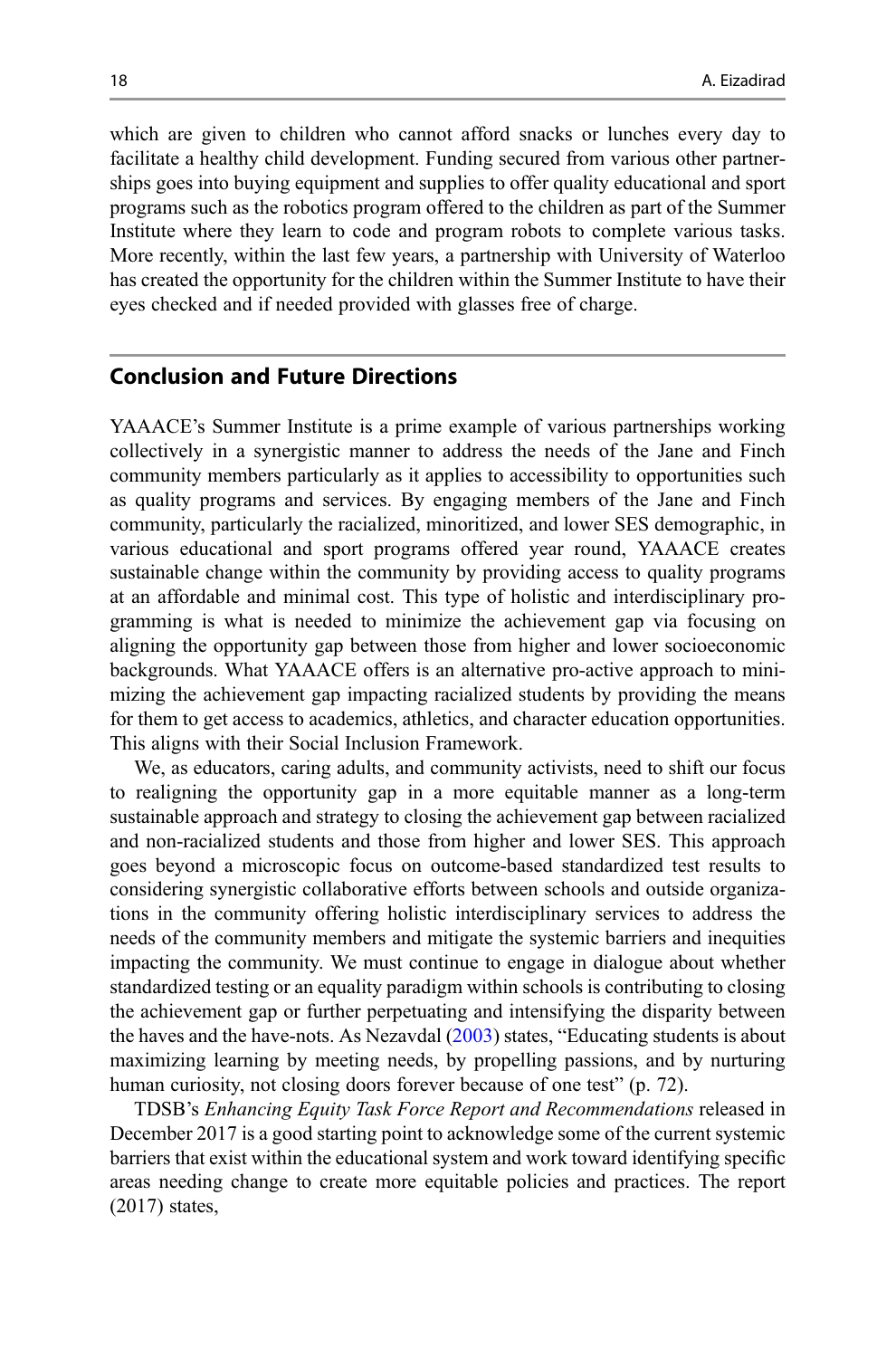The Enhancing Equity Task Force's mandate is to support the TDSB as it seeks to ensure that the framework of "equity for all" infuses every aspect of the Board's work, for students and staff alike. Equity is a question of fundamental human rights; it is also the foundation for excellence for all students, and for student achievement, well-being, and belonging. (p. 4)

Under the subheading "Recommendations," as a means of aligning TDSB's practices with the mandate and vision of "equity for all," the Task Force "made recommendations in the following six areas, so as to":

- 1. Ensure equitable educational access, experiences, and opportunities for all students in all schools.
- 2. Make students whole: effectively addressing school incidents and complaints
- 3. Ensure equitable access to funding and resources among schools
- 4. Meaningfully engage students, families, and communities in building a culture of equity at school
- 5. Ensure equity in staff employment, transfer, and promotion
- 6. Provide professional learning on equity, anti-racism, and anti-oppression for all (p. 5)

These identified six areas can serve as starting reference points where new changes can be implemented to make education policies and practices more equitable for racialized and minoritized students.

Overall, through examining the work that YAAACE is doing in the Jane and Finch community as a case study, it is argued that we need to invest in more equitable practices at the grassroots level to close the opportunity gap as a means of achieving the outcome-oriented goal of closing the achievement gap. This requires a policy and praxis shift from equality to an equity lens. We are currently focusing too much attention on equality of outcome symbolized by standardized test scores as a signifier of overall student achievement. As long as we continue to abandon examining the processes that lead to the outcome, vis-a-vis the opportunity gap, the achievement gap will not close and instead further intensify. As Curtis et al. [\(1992](#page-20-0)) argue, "the school system convinces many working-class kids that they are stupid, incapable, incompetent, and that their aim in life should be to show up at work on time while being polite to their bosses. This is part of the violence that streaming does to working-class kids" (p. 3). This aligns with what Anyon [\(1980](#page-20-0)) found as part of her ethnographic study where she spent time in working-class and affluent schools and concluded that students in affluent schools receive more challenging and interdisciplinary curriculum that promotes higher level thinking, whereas students in working-class schools receive lower level thinking curriculum that focuses on rote memorization and learning appropriate behaviors and mannerism.

I will conclude this chapter with two recommendations to work toward as future directions: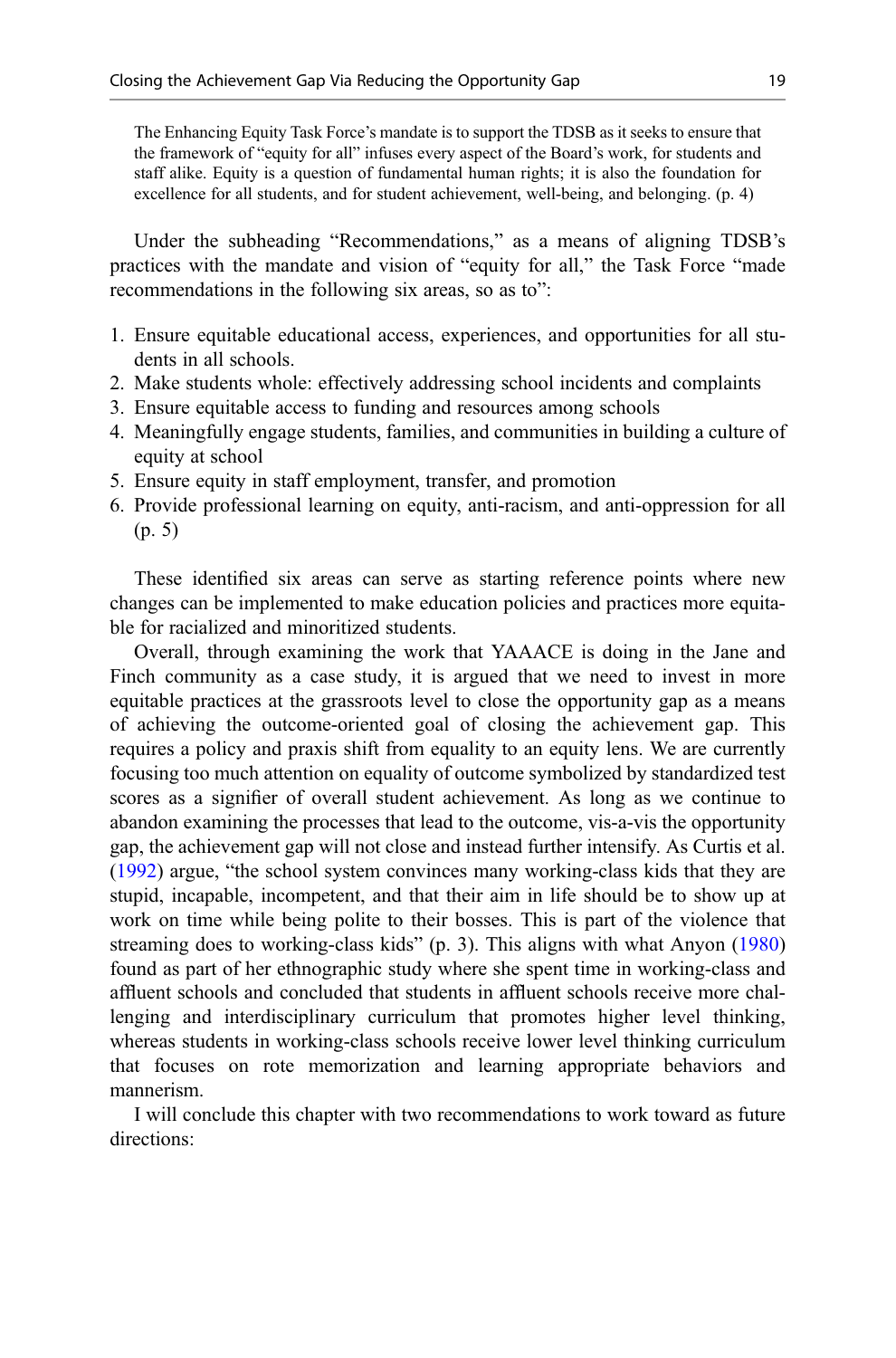#### Recommendation #1

The Ministry of Education, school boards, and schools should invest in creating and maintaining sustainable long-term synergic collaborations with external organizations including grassroots nonprofit organizations such as YAAACE at the local community level involving practitioners from other sectors that work with children, youth, and young adults to provide socioculturally relevant holistic services relative to student identities and needs of the local community. An effective program that can serve as "best practices" to be replicated having shown results in closing the achievement gap through minimizing the opportunity gap are Youth Association for Academics, Athletics, and Character Education's Summer Institute.

#### Recommendation #2

The TDSB needs to set yearly timelines to review their findings and update the public on new changes proposed and implemented in the six specific identified areas as part of their Enhancing Equity Task Force Report and Recommendations to ensure "equity for all" (TDSB [2017](#page-22-0), p. 4). It is recommended for the TDSB to work closely with the recently renewed provincial Anti-Racism Directorate Office which has outlined a 3-year strategic plan that "targets systemic racism by building an anti-racism approach into the way government develops policies, makes decisions, evaluates programs, and monitors outcomes. It calls for a proactive, collaborative effort from all government ministries and community partners to work toward racial equity" (Ontario Anti-Racism Directorate [2016,](#page-22-0) para. 34). The Ontario 3-year Anti-Racism Strategic Plan outlines various approaches and strategies that can be utilized by school boards via synergic collaborations to ensure better equity for specific social groups including racialized students. The plan groups initiatives under four categories: Policy, Research, and Evaluation, Sustainability and Accountability, Public Education and Awareness, and Community Collaboration (Ontario Anti-Racism Directorate [2016](#page-22-0)). Some of the relevant action-oriented suggestions listed under these four categories that can be implemented as part of school board policies and practices are disaggregated race-based data collection, passing on anti-racism legislation, publicly reporting on progress of goals, public education and awareness about various social issues, an anti-racism conference, and most importantly implementation of population specific anti-racism initiatives. The three population specific areas that the strategic plan identifies as a priority to focus on are anti-black racism, indigenous-focused anti-racism, and Ontario public service anti-racism. As part of implementing indigenous-focused anti-racism, school boards and schools should look for opportunities to enact new changes that align with the Truth and Reconciliation 94 Calls to Action (Truth and Reconciliation Commission of Canada [2015\)](#page-22-0).

In conclusion, the process of making education more equitable begins with a willingness of the government, and I would add other institutions, to acknowledge that there are systemic barriers within their policies and practices that impact each neighborhood to a different extent and that something needs to be done about it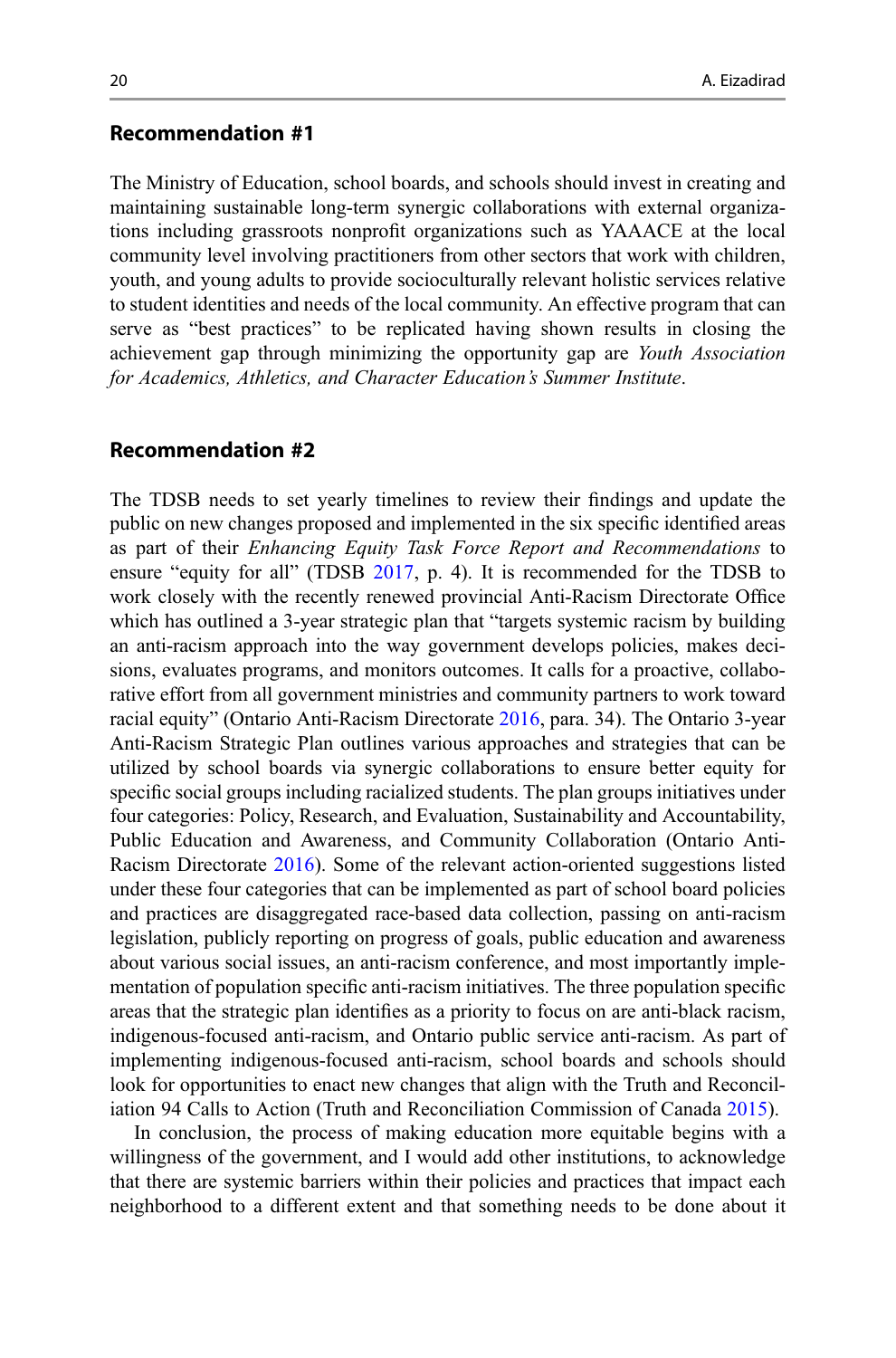<span id="page-20-0"></span>through a collective approach that focuses on minimizing the opportunity gap across different social groups. It requires commitment, effort, and energy from various stakeholders to collectively and collaboratively work toward creating sustainable change with equity and social justice at the heart of the decisions and new actions being implemented to close the achievement gap. Minimizing the opportunity gap through synergistic collaborations at the grassroots community level is a great place to start the change.

#### Cross-References

- ▶ [Between Cultural Literacy and Cultural Relevance: A Culturally Pragmatic](http://link.springer.com/search?facet-eisbn=978-3-030-01426-1&facet-content-type=ReferenceWorkEntry&query=Between Cultural Literacy and Cultural Relevance: A Culturally Pragmatic Approach to Reducing the Black-White Achievement Gap) [Approach to Reducing the Black-White Achievement Gap](http://link.springer.com/search?facet-eisbn=978-3-030-01426-1&facet-content-type=ReferenceWorkEntry&query=Between Cultural Literacy and Cultural Relevance: A Culturally Pragmatic Approach to Reducing the Black-White Achievement Gap)
- ▶ [Curriculum: The Science of Teaching](http://link.springer.com/search?facet-eisbn=978-3-030-01426-1&facet-content-type=ReferenceWorkEntry&query=Altriciality)
- ▶ [Integrating Community-Based Values with a Rights-Integrative Approach to](http://link.springer.com/search?facet-eisbn=978-3-030-01426-1&facet-content-type=ReferenceWorkEntry&query=Integrating Community-Based Values with a Rights-Integrative Approach to Early Learning through Early Childhood Curricula) [Early Learning through Early Childhood Curricula](http://link.springer.com/search?facet-eisbn=978-3-030-01426-1&facet-content-type=ReferenceWorkEntry&query=Integrating Community-Based Values with a Rights-Integrative Approach to Early Learning through Early Childhood Curricula)

#### References

- Anyon, J. (1980). Social class and the hidden curriculum of work. Journal of Education, 162(1), 67–92.
- Au, W. (2010). Unequal by design: High-stakes testing and the standardization of inequality. New York: Routledge.
- Block, S., & Galabuzi, G. (2011). Canada's colour coded labour market: The gap for racialized workers. Toronto: Wellesley Institute and Canadian Centre for Policy Alternatives. Retrieved from [http://www.wellesleyinstitute.com/wp-content/uploads/2011/03/Colour\\_Coded\\_Labour\\_](http://www.wellesleyinstitute.com/wp-content/uploads/2011/03/Colour_Coded_Labour_MarketFINAL.pdf) [MarketFINAL.pdf](http://www.wellesleyinstitute.com/wp-content/uploads/2011/03/Colour_Coded_Labour_MarketFINAL.pdf).
- Brown, R. (2009). Making the grade: The grade 9 cohort of fall 2002: Overview. Research Report. Toronto. Retrieved from [http://www.tdsb.on.ca/Portals/research/docs/reports/MakingTheGrade2002-](http://www.tdsb.on.ca/Portals/research/docs/reports/MakingTheGrade2002-07Overview.pdf) [07Overview.pdf](http://www.tdsb.on.ca/Portals/research/docs/reports/MakingTheGrade2002-07Overview.pdf)
- Canadian Press. (2018, December 27). The 96 victims of Toronto's record year in homicide. Toronto Star. Retrieved from [https://www.thestar.com/news/gta/2018/11/18/the-90-victims-of](https://www.thestar.com/news/gta/2018/11/18/the-90-victims-of-torontos-record-year-in-homicide.html)[torontos-record-year-in-homicide.html](https://www.thestar.com/news/gta/2018/11/18/the-90-victims-of-torontos-record-year-in-homicide.html)
- City of Toronto. (2008). Jane-Finch: Priority area profile. Prepared by the Social Policy Analysis & Research Section in the Social Development, Finance, and Administration Division Source: Census 2006. Retrieved from http://www1.toronto.ca/city\_of\_toronto/social\_development fi[nance\\_\\_administration/](http://www1.toronto.ca/city_of_toronto/social_development_finance__administration/files/pdf/area_janefinch_full.pdf)files/pdf/area\_janefinch\_full.pdf
- City of Toronto. (2016). NIA profiles. Retrieved from [http://www1.toronto.ca/wps/portal/](http://www1.toronto.ca/wps/portal/contentonly?vgnextoid=e0bc186e20ee0410VgnVCM10000071d60f89RCRD) contentonly?vgnextoid=[e0bc186e20ee0410VgnVCM10000071d60f89RCRD](http://www1.toronto.ca/wps/portal/contentonly?vgnextoid=e0bc186e20ee0410VgnVCM10000071d60f89RCRD)
- City of Toronto. (2018). Neighbourhood improvement area profiles. Retrieved from [https://www.](https://www.toronto.ca/city-government/data-research-maps/neighborhoods-communities/nia-profiles/) [toronto.ca/city-government/data-research-maps/neighborhoods-communities/nia-pro](https://www.toronto.ca/city-government/data-research-maps/neighborhoods-communities/nia-profiles/)files/
- Colour of Justice Network. (2007). Colour of poverty. Retrieved from [http://www.learningand](http://www.learningandviolence.net/lrnteach/material/PovertyFactSheets-aug07.pdf) [violence.net/lrnteach/material/PovertyFactSheets-aug07.pdf](http://www.learningandviolence.net/lrnteach/material/PovertyFactSheets-aug07.pdf)
- Colour of Poverty- Colour of Change. (2019). Fact sheets. Retrieved from [https://colourofpoverty.](https://colourofpoverty.ca/fact-sheets/) [ca/fact-sheets/](https://colourofpoverty.ca/fact-sheets/)
- Curtis, B., Livingstone, D. W., & Smaller, H. (1992). Stacking the deck: The streaming of workingclass kids in Ontario schools (Vol. 24). Toronto: James Lorimer & Company.
- Dei, G. J. S. (2000). Towards an anti-racism discursive framework. In G. Dei & A. Calliste (Eds.), Power, knowledge and anti-racism education: A critical reader. Toronto: Fernwood Publishing.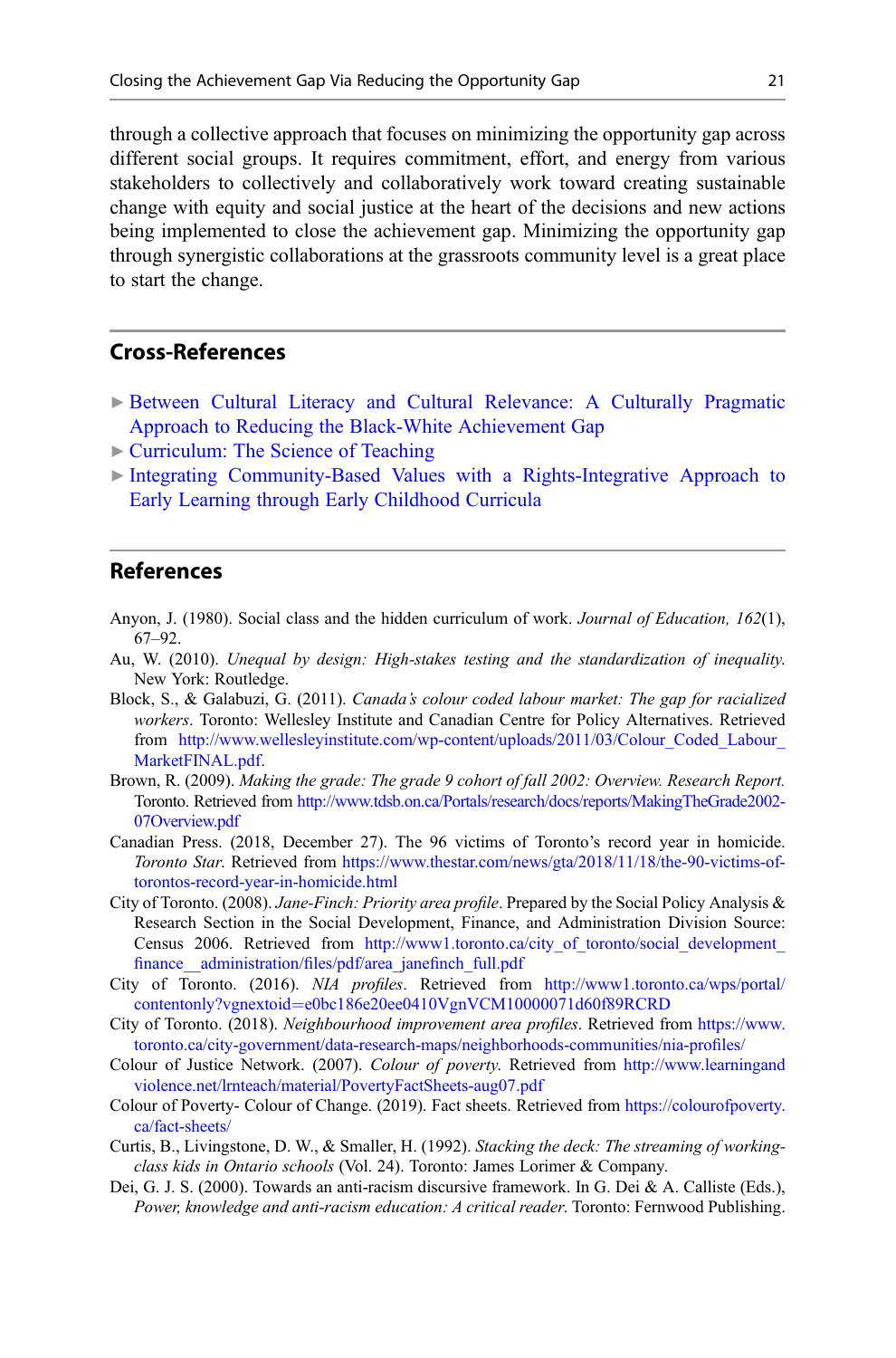- <span id="page-21-0"></span>Dei, G. J. S. (2008). Schooling as community: Race, schooling, and the education of African youth. Journal of Black studies, 38(3), 346–366.
- Education Quality and Accountability Office. (2015). Top reasons you can't compare standardized testing in Ontario and the United States. Toronto: Queen's Printer for Ontario. Retrieved from [http://](http://www.eqao.com/en/about_eqao/media_room/communication-docs/EQAO-US-comparison.pdf) [www.eqao.com/en/about\\_eqao/media\\_room/communication-docs/EQAO-US-comparison.pdf](http://www.eqao.com/en/about_eqao/media_room/communication-docs/EQAO-US-comparison.pdf)
- Eizadirad, A. (2016). Is it "bad" kids or "bad" places? Where is all the violence originating from? Youth violence in the City of Toronto. Review of Education, Pedagogy, and Cultural Studies, 38 (2), 162–188.
- Eizadirad, A. (2017). The university as a neoliberal and colonizing institute; a spatial case study analysis of the invisible fence between York University and the Jane and Finch neighborhood in the City of Toronto. Journal of Critical Race Inquiry, 4(1), 25–53.
- Eizadirad, A., & Portelli, J. (2018). Subversion in education: Common misunderstandings and myths. International Journal of Critical Pedagogy, 9(1), 53–72.
- Ferguson, R., & Benzie, R. (2018, July 18). 'I went out to Jane and Finch, put on a bulletproof vest ...,' community safety minister reveals. Toronto Star. Retrieved from [https://www.thestar.com/news/](https://www.thestar.com/news/queenspark/2018/07/18/i-wore-a-bulletproof-vest-for-jane-and-finch-visit-community-safety-minister-reveals.html) [queenspark/2018/07/18/i-wore-a-bulletproof-vest-for-jane-and-](https://www.thestar.com/news/queenspark/2018/07/18/i-wore-a-bulletproof-vest-for-jane-and-finch-visit-community-safety-minister-reveals.html)finch-visit-community-safety-minis [ter-reveals.html](https://www.thestar.com/news/queenspark/2018/07/18/i-wore-a-bulletproof-vest-for-jane-and-finch-visit-community-safety-minister-reveals.html)
- Fraser Institute. (2018). School performance. Retrieved from [https://www.fraserinstitute.org/](https://www.fraserinstitute.org/school-performance) [school-performance](https://www.fraserinstitute.org/school-performance)
- Friesen, J. (2018, April 25). Canada's toughest neighborhood. The Globe and Mail. Retrieved from <https://www.theglobeandmail.com/news/national/canadas-toughest-neighborhood/article1086849/>
- Gatehouse, J. (2018, June 14). Canada's population tops 37 million after record two-year surge. CBC News. Retrieved from [https://www.cbc.ca/news/thenational/national-today-newsletter](https://www.cbc.ca/news/thenational/national-today-newsletter-trrump-sued-canada-population-1.4700759)[trrump-sued-canada-population-1.4700759](https://www.cbc.ca/news/thenational/national-today-newsletter-trrump-sued-canada-population-1.4700759)
- Giroux, H. (2003). Spectacles of race and pedagogies of denial: Anti-black racist pedagogy under the reign of neoliberalism. Communication Education, 52(3–4), 191–211.
- Hori, M. M. (2013). The Toronto District School Board & structural violence. New York: Routledge.
- Hulchanski, J. D. (2007). The three cities within Toronto: Income polarization among Toronto's neighborhoods 1970–2005. Toronto: Cities Centre Press, University of Toronto. Retrieved from [http://www.urbancentre.utoronto.ca/pdfs/curp/tnrn/Three-Cities-Within-Toronto-2010-Final.](http://www.urbancentre.utoronto.ca/pdfs/curp/tnrn/Three-Cities-Within-Toronto-2010-Final.pdf) [pdf](http://www.urbancentre.utoronto.ca/pdfs/curp/tnrn/Three-Cities-Within-Toronto-2010-Final.pdf)
- James, C. E. (2012). Life at the intersection: Community, class and schooling. Halifax: Fernwood Publishing.
- Kearns, L. (2008). Equity, literacy testing and marginalized youth: The social construction of 'illiterate' identities. (Unpublished doctoral dissertation). Toronto: University of Toronto.
- Knoester, M., & Au, W. (2017). Standardized testing and school segregation: Like tinder for fire? Race Ethnicity and Education, 20(1), 1-14.
- Lalani, A. (2016, October 5). Devon Jones wins praise for changing lives for the better. Toronto Star. Retrieved from [https://www.thestar.com/yourtoronto/education/2016/10/05/devon-jones](https://www.thestar.com/yourtoronto/education/2016/10/05/devon-jones-wins-praise-for-changing-lives-for-the-better.html)[wins-praise-for-changing-lives-for-the-better.html](https://www.thestar.com/yourtoronto/education/2016/10/05/devon-jones-wins-praise-for-changing-lives-for-the-better.html)
- Leon, D. (2010). Community resource and need assessment version 2009 Jane and Finch. Toronto Centre for Community Learning & Development. Retrieved from [http://test.tccld.org/wp-con](http://test.tccld.org/wp-content/uploads/2012/11/JaneFinch_2009-10_CRNA.pdf) [tent/uploads/2012/11/JaneFinch\\_2009-10\\_CRNA.pdf](http://test.tccld.org/wp-content/uploads/2012/11/JaneFinch_2009-10_CRNA.pdf)
- Lewis, S. (1992). Report of the advisor on race relations to the Premier of Ontario, Bob Rae. Retrieved from <https://archive.org/details/stephenlewisrepo00lewi>
- Masood, O. (2008). At risk: The racialized student marked for educational failure. (Unpublished doctoral dissertation). Toronto: University of Toronto.
- McMurtry, R., & Curling, A. (2008). The review of the roots of youth violence. Toronto: Ministry of Children, Community and Social Services. Retrieved from [http://www.children.gov.on.ca/](http://www.children.gov.on.ca/htdocs/English/professionals/oyap/roots/index.aspx) [htdocs/English/professionals/oyap/roots/index.aspx](http://www.children.gov.on.ca/htdocs/English/professionals/oyap/roots/index.aspx)
- Narain, S. (2012). The re-branding project: The genealogy of creating a neoliberal Jane and Finch. Journal of Critical Race Inquiry, 2(1), 54–94.